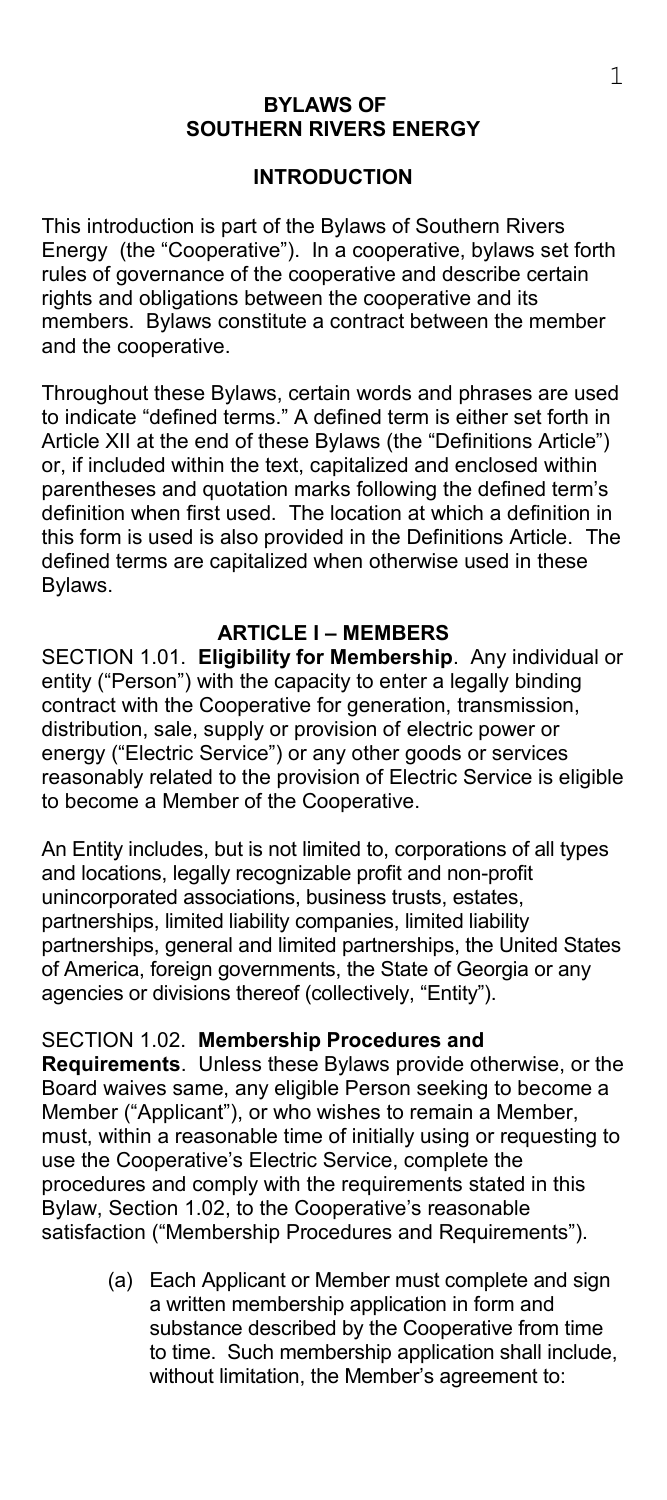- (1) comply with and be bound by the Cooperative's Articles of Incorporation, Bylaws, rates, tariffs, Service Rules and Regulations and membership application and any other reasonable rules and regulations from time to time adopted or amended by the Cooperative, as well as any supplemental or separate contract between the Applicant and the Cooperative (the "Membership Documents"); and
- (2) take Electric Service from the Cooperative and pay for same based on such rates and terms as the Cooperative may from time to time prescribe.
- (b) Each Applicant or Member must:
	- (1) pay or make satisfactory arrangement for the payment of any past-due indebtedness owed by the Person to the Cooperative, together with interest as may be due under the Membership Documents;
	- (2) pay or make satisfactory arrangement for the payment of such security deposit, membership fee, contribution-in-aid-ofconstruction, service connection deposit or any combination of same and such other fees or charges as may be required pursuant to the Membership Documents in effect at the time application is made; and
	- (3) satisfy all other reasonable conditions and requirements established for membership from time to time by the Board of Directors.

SECTION 1.03 **Exceptions to Membership Procedures and Requirements.** Notwithstanding the foregoing, an eligible Person is automatically a Member of the Cooperative and consents to being a Member upon:

- (a) initially using or requesting to use Electric Service provided by the Cooperative;
- (b) receiving written notice from the Cooperative that Electric Service has been or is to be provided by the Cooperative, which notice includes a copy of the Cooperative's Bylaws and Service Rules and Regulations, and further states, in substance:
	- (1) that the Person is automatically a Member and is deemed to consent to being a Member and bound by the Cooperative's enclosed by laws and Service Rules and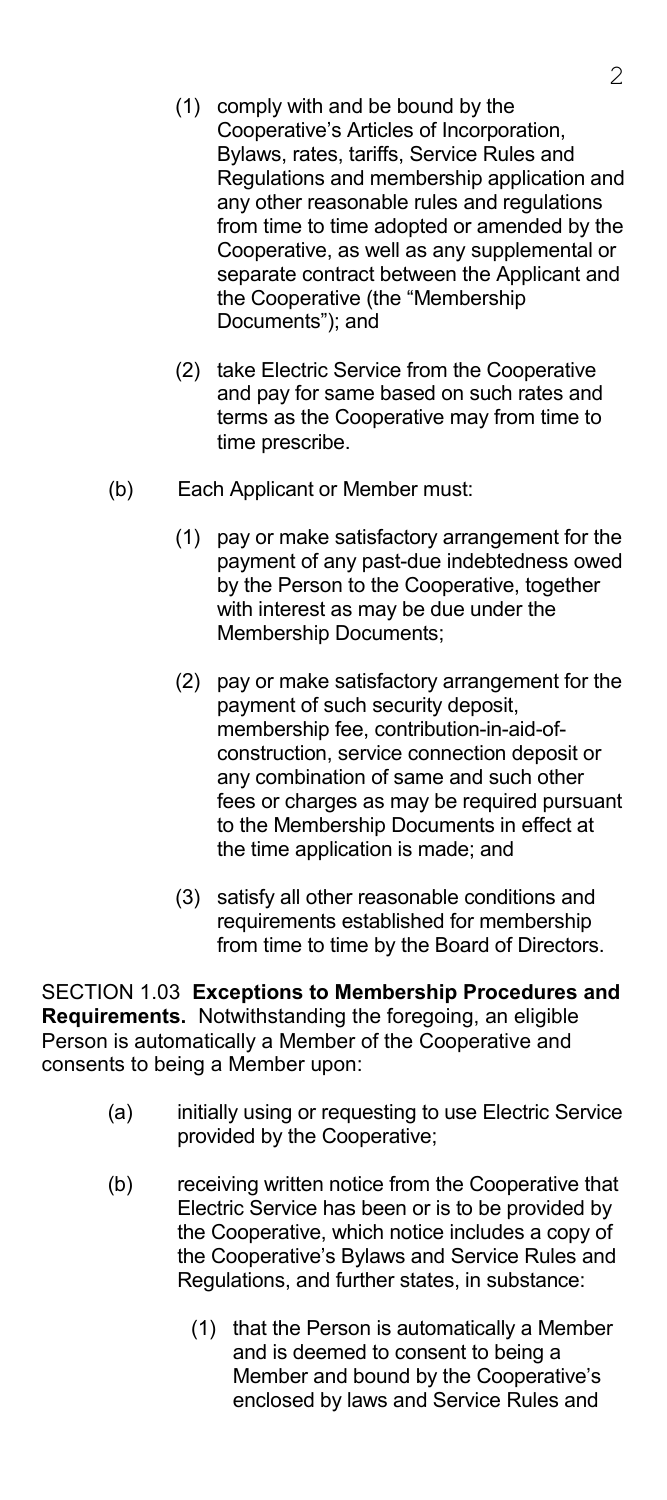Regulations as they may be hereafter adopted or amended, upon initially using or requesting to use Electric Service provided by the Cooperative; and

(2) that unless the Person notifies the Cooperative in writing within ten (10) days of the Cooperative providing such notice that such Person does not consent to being a Member.

SECTION 1.04. **Joint Membership.** A legally married husband and wife may apply for a Joint Membership or may convert an existing membership held by either to a Joint Membership, and subject to their compliance with the Membership Procedures and Requirements set forth in Section 1.02 of this Article, may be accepted for membership ("Joint Membership").

The term "Member" as used in these Bylaws shall be deemed to include a legally married husband and wife holding a Joint Membership, and any provisions relating to the rights and liabilities of membership shall apply equally with respect to the holders of a joint membership. Without limiting the generality of the foregoing, the following principles shall apply in respect to joint Members:

- (a) Notice to either shall constitute notice to both.
- (b) The presence at a meeting of either or both shall be regarded as the presence of one (1) Member and shall constitute a joint waiver of notice of the meeting.
- (c) A waiver of notice signed by either or both shall constitute a joint waiver.
- (d) The vote of either separately or both jointly shall constitute one (1) joint vote. Should joint Members disagree as to how a vote should be cast, each joint Member shall be entitled to cast a onehalf (1/2) vote.
- (e) A consent signed by either or both shall constitute a consent for both.
- (f) Suspension, expulsion or withdrawal of either shall terminate the joint membership and suspension shall suspend the Joint Membership.
- (g) Either, but not both concurrently, may be a candidate for, elected or appointed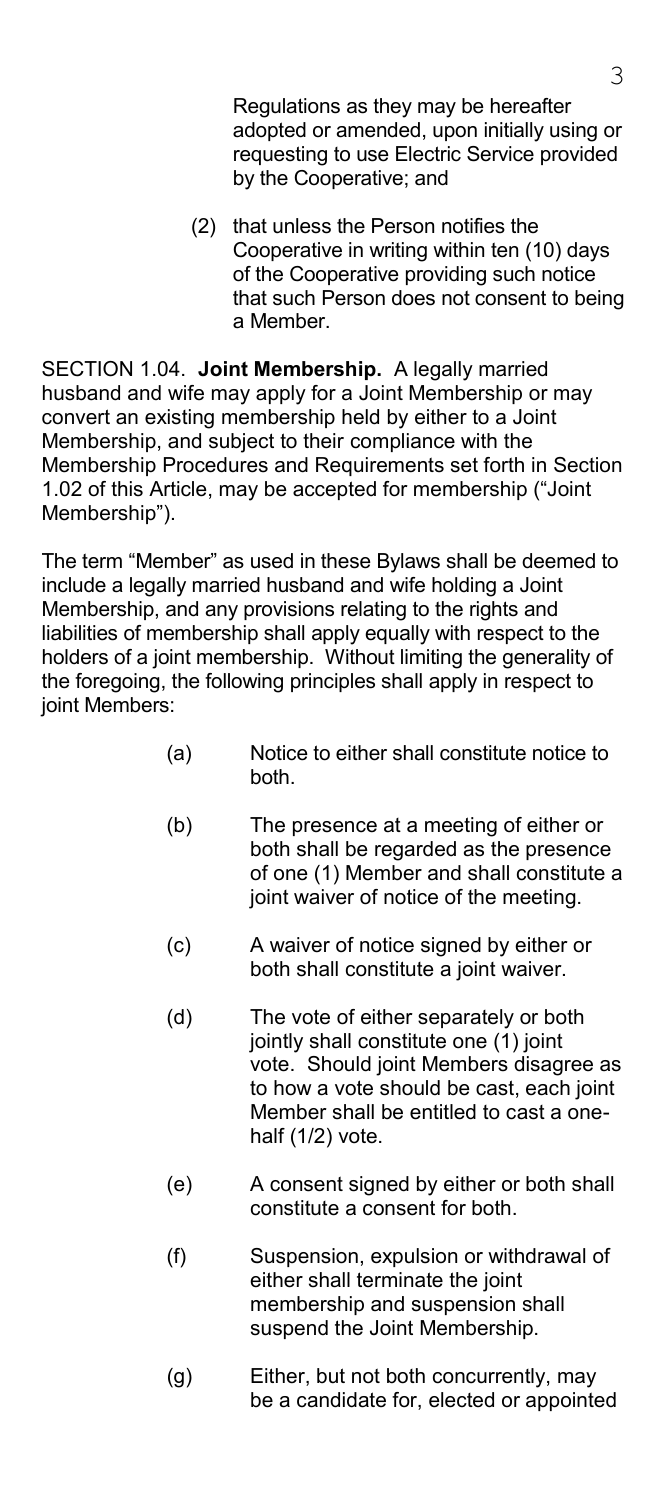as a member of the Board of Directors, PROVIDED that both meet the qualifications of the office.

 (h) Upon the death of either joint Member, membership shall be held solely by the spouse; however, the estate of the deceased shall not be released from any debts due the Cooperative.

SECTION 1.05. **Obligations of Members and Applicants for Membership**. In consideration of the Cooperative providing Electric Service, each Member shall comply with any reasonable requirement of the Cooperative which enhances the Cooperative's ability to provide safe and reliable Electric Service to the Member and other Members and to reduce the cost of same. Without limitation, each Member shall:

- (a) purchase from the Cooperative, as soon as Electric Service shall be available, all central station electric energy, capacity and electric distribution service purchased for use on or to serve the premises to which Electric Service is provided by the Cooperative at the request of the Member or the Member's agent, unless temporarily prevented from doing so by causes reasonably beyond the control of the Applicant or Member, and pay therefore, including any monthly amount that may be charged without regard to the amount of electric energy and power actually used under terms and at rates provided in the Membership Documents;
- (b) comply with and be bound by the Membership Documents and any other reasonable rules and regulations from time to time adopted by the Board of Directors;
- (c) upon request by the Cooperative, execute and deliver to the Cooperative grants of easement or rights-of-way over, on and under lands owned by the Member in accordance with such reasonable terms and conditions as the Cooperative may require for the construction, operation, maintenance or relocation of the Cooperative's facilities, lines and equipment;
- (d) pay all sums due the Cooperative under the Membership Documents. (When the Member has more than one service connection from the Cooperative, or other indebtedness owed to the Cooperative, any payment by or on behalf of a Member to the Cooperative shall be deemed to be allocated and credited on a pro rata basis to the Member's outstanding accounts for all such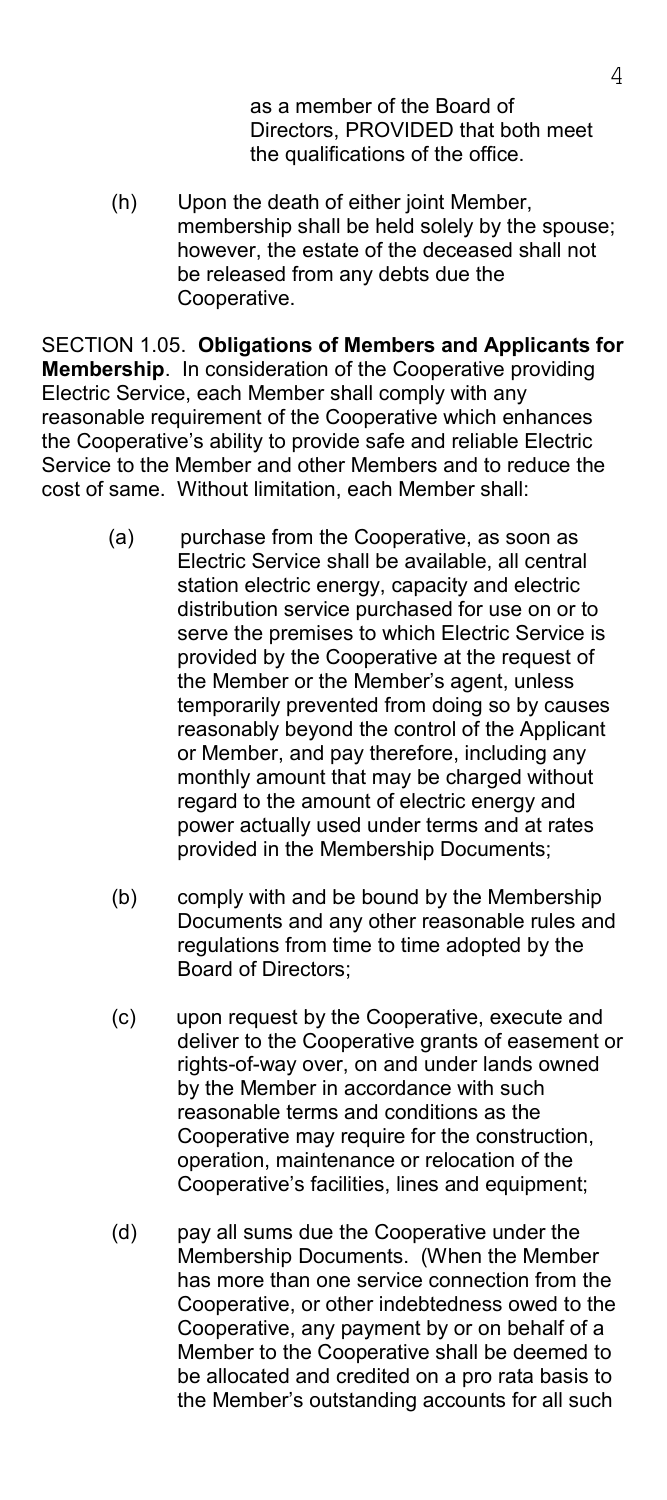service connections or indebtedness, notwithstanding that the Cooperative's actual accounting procedures do not reflect such proration.);

- (e) have control and total responsibility for all electric wiring, apparatus, equipment and facilities beyond the point where the Cooperative's service wires attach to the Member's service entrance or, if no service entrance exists, the Member's wiring. In this connection, the Member shall be responsible for and shall indemnify the Cooperative, its employees, agents and contractors against death, injury, loss or damage resulting from any defect in or improper use or maintenance of the Member's premises, wiring, apparatus, equipment and facilities receiving or utilizing electric energy;
- (f) make available to the Cooperative a suitable site, as determined by the Cooperative, to place the Cooperative's physical facilities for the furnishing and metering of Electric Service and shall permit the Cooperative's authorized employees, agents and independent contractors to have access thereto at all reasonable times safely and without interference from hostile dogs or any other hostile source, for meter reading, bill collecting and for inspection, maintenance, replacement, relocation, repair or disconnection of such facilities; and
- (g) Be the Cooperative's bailee of such facilities and shall accordingly desist from interfering with, impairing the operation of or causing damage to such facilities, and shall prevent others from so doing. In the event such facilities are interfered with, impaired in their operation or damaged by the Member, or by any other Person, the Member shall indemnify the Cooperative and its employees, agents and contractors against death, injury, loss or damage resulting therefrom, including but not limited to, the Cooperative's cost of repairing, replacing or relocating any such facilities and its loss, if any, of revenues resulting from the failure or defective functioning of its metering equipment.

SECTION 1.06. **Suspension of Membership and Reinstatement of Membership**. Upon the failure of a Member to pay for Electric Service within the time required, or upon the Member's failure to comply with the Member's obligations set forth in the Membership Documents, which failure results in the Cooperative's termination of Electric Service to the Member's premises, the membership rights of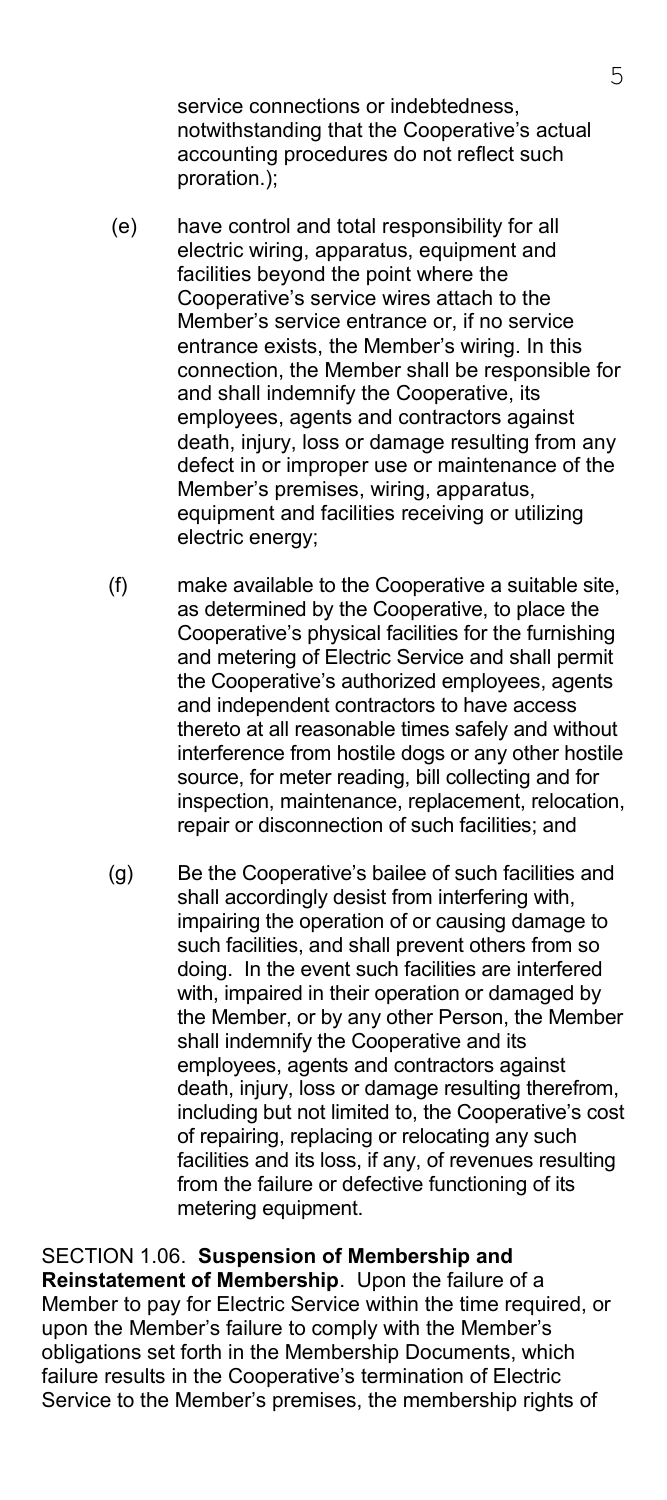the Member shall be suspended for a period of sixty (60) days from the date that the Electric Service was terminated. If the Member, within the sixty (60) day period, shall pay all sums required by the Cooperative's Membership Documents and shall satisfactorily rectify any other non-compliance with the Membership Documents, and the Cooperative reinstitutes Electric Service to the premises of the Member, the membership rights shall be automatically reinstated.

Other than the right to receive retired and refunded Capital Credits, and other than rights upon the Cooperative's dissolution, a suspended Member forfeits and relinquishes all rights provided in the Membership Documents. In particular, a suspended Member forfeits and relinquishes any voting rights provided by law, the Articles of Incorporation or these Bylaws. A suspended Member, however, remains subject to all obligations imposed by the Membership Documents.

SECTION 1.07. **Withdrawal**. Any Member may withdraw from membership upon payment in full of all debts, liabilities and obligations of the Member to the Cooperative and in compliance with such other terms and conditions as the Board of Directors may prescribe.

SECTION 1.08. **Termination of Membership**. A Member will be deemed to have withdrawn and terminated his membership in the Cooperative upon the Board of Directors adopting a resolution terminating the membership following the occurrence of any one of the following:

- (a) A voluntary withdrawal from membership by a Member as provided in Section 1.07 of this article.
- (b) The death or cessation of existence of Member.
- (c) A Member who shall fail to reinstate a membership suspended in accordance with Section 1.06 of this Article.
- (d) A Member who, for a period of sixty (60) days after electric service is available to the Member, has failed to purchase electric service from the Cooperative.
- (e) Ceasing to purchase electric energy from the Cooperative.

Upon the termination of a Person's membership for any reason, the Board of Directors, as soon as practicable after such termination is made known to it, shall, by appropriate resolution, formally acknowledge such termination, effective as of the date on which the Cooperative ceased furnishing Electric Service to such Person.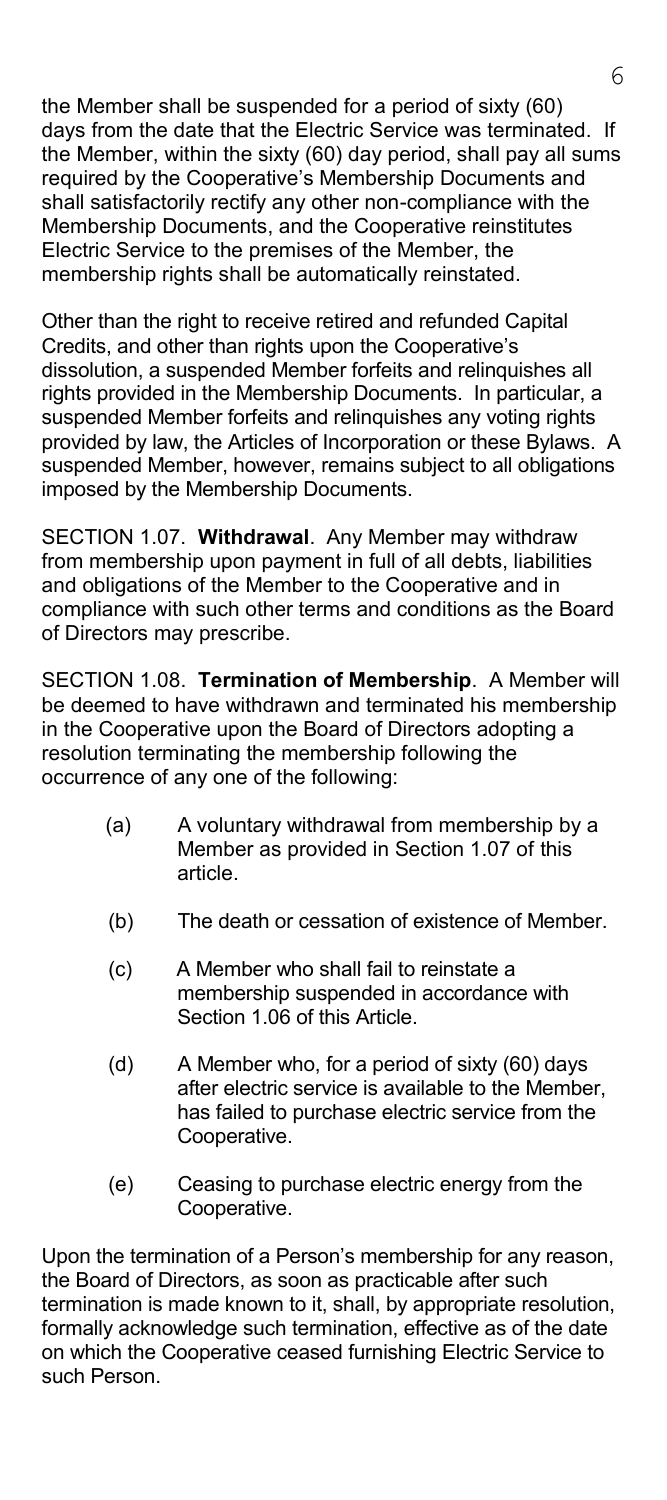SECTION 1.09. **Expulsion**. A Member may be expelled from membership pursuant to such reasonable terms and conditions as may from time to time be adopted by the Board of Directors.

SECTION 1.10. **Effect of Withdrawal, Termination and Expulsion**. Upon the withdrawal, termination or expulsion of a Member, the membership of such Person shall terminate. Termination of a membership shall not release any Member or the Member's heirs, administrators, executors, successors or assigns from any debts due the Cooperative. Upon a Member's termination, the Cooperative, after deducting any amounts owed the Cooperative, shall return any deposit paid by the Member and held by the Cooperative.

### **ARTICLE II - MEETINGS OF MEMBERS**

SECTION 2.01. **Annual Meeting**. The date and place for the Annual Meeting of the Members shall be set by Board resolution each year, **PROVIDED, HOWEVER,** that such date shall be between April 30 and November 1 and such place shall be within a county served by the Cooperative, and, **PROVIDED, FURTHER,** that the date and place so selected shall be designated in the notice of the meeting ("Annual Meeting"). The Annual Meeting shall be for the purpose of electing directors in uncontested elections, announcing the result of contested director elections, receiving reports covering the previous fiscal year and transacting such other business as may properly come before the meeting. Nothing in these Bylaws shall be construed, however, to authorize the consideration of any matter which, under these Bylaws, the Articles of Incorporation or any provision of law, are required to be, but have not been stated in the notice of the Annual Meeting. It shall be the responsibility of the Board to make adequate plans and preparations for the Annual Meeting. Failure to hold the Annual Meeting at the designated time shall not work a forfeiture or dissolution of the Cooperative.

SECTION 2.02. **Special Meeting**. Special meetings, or a special meeting in lieu of the Annual Meeting of Members, may be requested by a vote of not less than two-thirds (2/3) of the Board of Directors, upon the written request of not less than two-thirds (2/3) of the Board of Directors currently in office, or upon the written request of not less than ten percent (10%) of the Members of the Cooperative ("Special Member Meeting"). The written request of Members shall:

> (a) be contained on one or more pages, each of which must describe the purpose of the Special Member Meeting;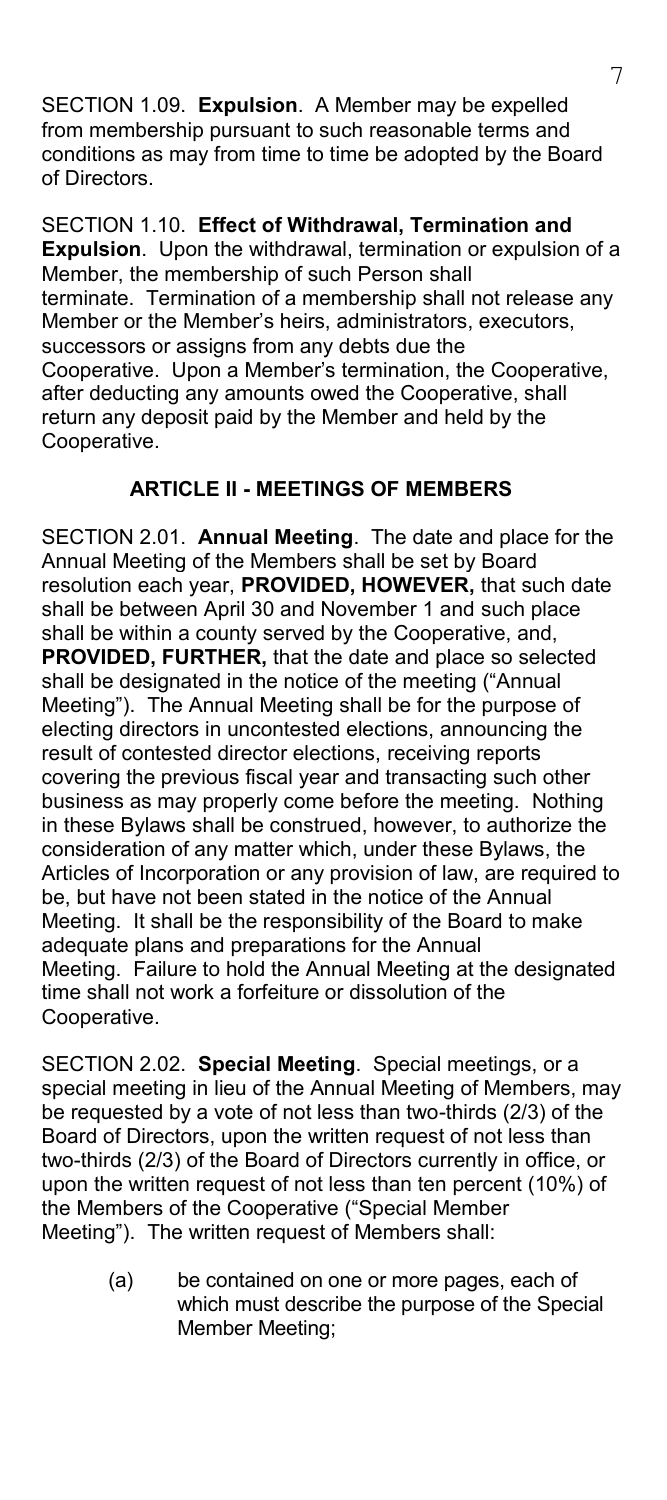- (b) contain the Member's dated signature and adjacent thereto, the signing Member's printed name and address; and
- (c) be submitted to the Secretary of the Cooperative within sixty (60) days following the first Member signature.

Upon submission of a complete and valid request to the Secretary of the Cooperative, it shall be the duty of the Secretary to promptly cause notice of such meeting to be given to the Members. A Special Member Meeting may be held at such place within a county served by the Cooperative as designated by the Board of Directors on such date not sooner than fifteen (15) days after the submission of a complete and valid request is received by the Secretary of the Cooperative, and beginning at such hour as determined by the Board of Directors and specified in the notice of the Special Member Meeting. If, within thirty (30) days of receiving a complete and valid written request from Members, the Cooperative fails to properly notify the Members of the Special Member Meeting, then a Member signing a written request may reasonably set the time, place and location of the Special Member Meeting and properly notify Members of same.

SECTION 2.03. **Notice of Members' Meetings**. The Cooperative shall provide written notice to each Member of record then entitled to vote at an Annual Meeting, stating the place, day and hour of the meeting (and in case of a properly requested Special Member Meeting, the purpose or purposes for which the meeting is called). Such notice may be provided by any means provided in Section 7.11 of these Bylaws. The failure of any Member to receive notice of an Annual or Special Member Meeting (collectively "Member Meeting"), which has been given by means described in Section 7.11, shall not invalidate any action which may be taken by the Members at any such meeting.

SECTION 2.04 **Waiver of Notice**. Notice of any Member Meeting need not be given to any Member who signs a waiver of notice either before or after the Member Meeting. Attendance of a Member in person or by proxy at a Member Meeting shall of itself constitute waiver of notice and waiver of any and all objections to the place of the meeting, the time of the meeting or the manner in which it has been called or convened, except when a Member attends a Member Meeting in person or by proxy solely for the purpose of stating at the beginning of the meeting any such objection or objections to the transaction of business.

SECTION 2.05. **Record Date.**

 (a) For the purpose of determining Members entitled to notice of or to vote at a Member Meeting or any adjournment thereof, or in order to make a determination of Members for any other proper purpose, the Board of Directors may provide that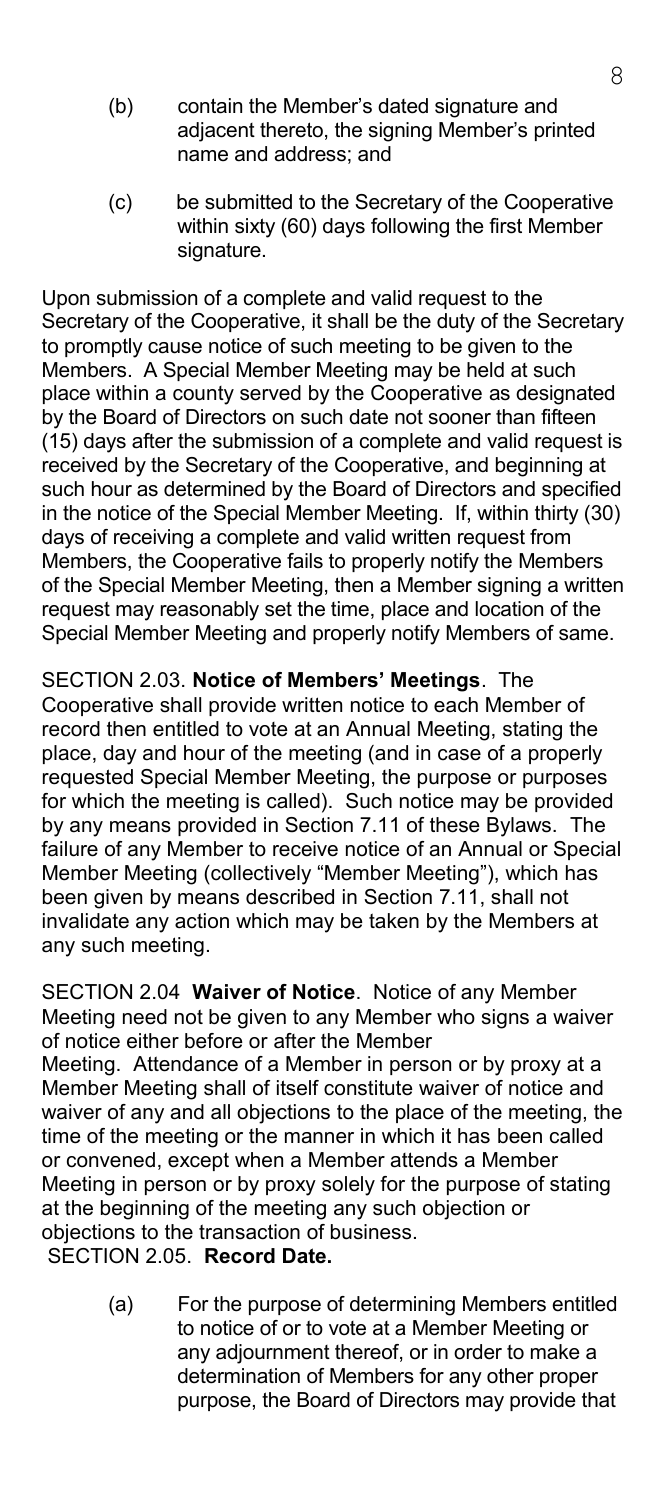the membership books shall be closed for a stated period not to exceed ninety (90) days;

- (b) In lieu of closing the membership books, the Board of Directors may fix, in advance, a date as the record date for any such determination of Members, such date in any case to be not more than ninety (90) days prior to the date on which the particular action requiring such determination of Members is to be taken;
- (c) If the membership books are not closed and no Record Date is fixed for the determination of Members entitled to notice of or to vote at a Member Meeting, the date on which notice of the meeting is mailed to all Members shall be the Record Date for such determination of membership or, if such notice is not mailed to all Members on the same date, the date five (5) days prior to the meeting shall be the Record Date for such determination of membership;
- (d) When the determination of Members entitled to vote at any Member Meeting has been made as provided in this Section 2.05, such determination shall apply to any adjournment thereof unless the Board of Directors fixes a new Record Date for the adjourned meeting.

SECTION 2.06. **Quorum**. Representation of at least one hundred fifty (150) Members of the Cooperative in person or by proxy shall constitute a quorum for conducting any item of official business by Members. Members who submit a mail-in ballot in a contested director election in accordance with these bylaws shall be counted only toward the quorum with respect to the contested director elections. A majority of the Registered Members present and voting in person or by proxy may adjourn the meeting from time to time whether or not a quorum is present. When a meeting is adjourned to another time or place, it shall not be necessary to give any notice of the adjourned meeting if the time and place to which the meeting is adjourned are announced at the meeting at which the adjournment is taken; and at the adjourned meeting, any business may be transacted that might have been transacted on the original date of the meeting.

SECTION 2.07. **Representation of Entity Members.** An officer of an Entity, an individual having general authority to act for an Entity with respect to obtaining, monitoring and paying for Electric Service from the Cooperative, or other dulyauthorized individual shall, unless determined otherwise by the Credentials and Election Committee, be deemed authorized to execute the Entity's proxy or vote the membership of such Entity Member ("Entity Representative").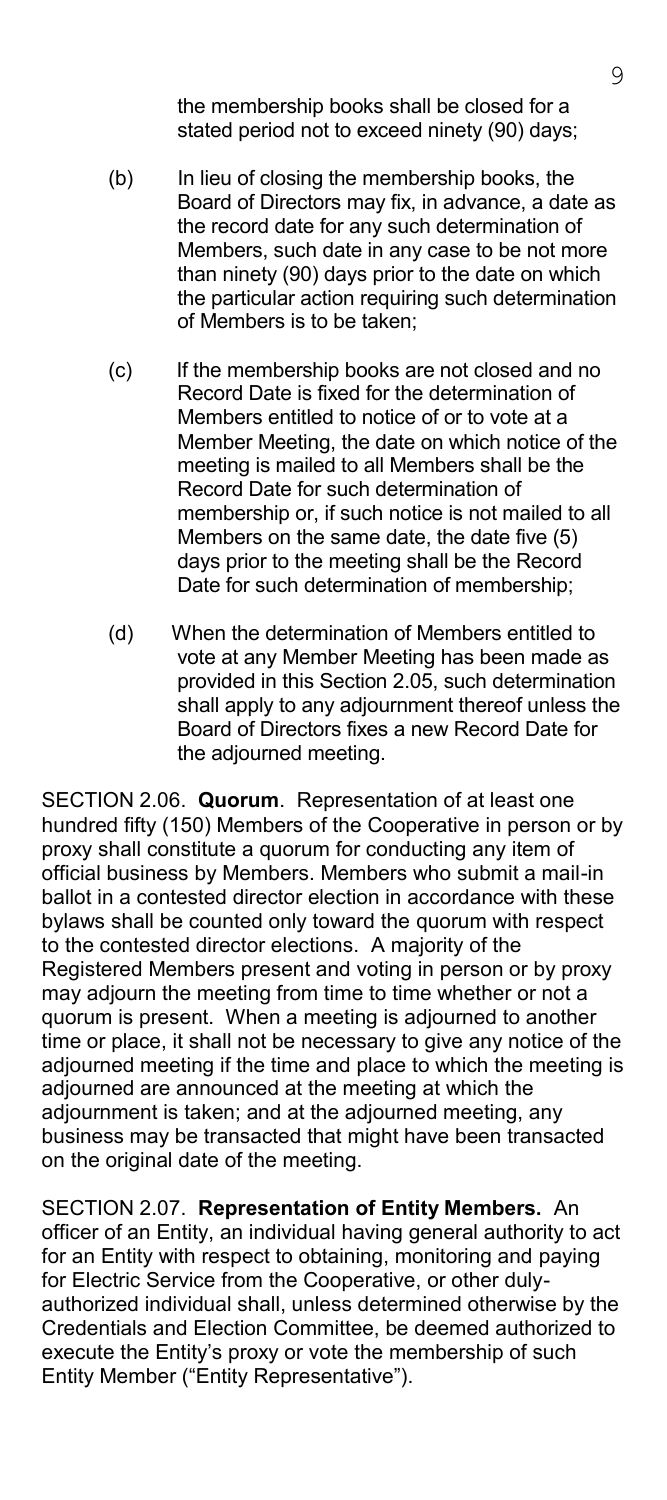SECTION 2.08. **Proxies.** At all meetings of Members, a Member may vote by proxy executed in writing by the Member, indicating the date the proxy is given. Such proxy shall not be voted at any meeting of the Members unless it shall designate the particular meeting at which it is to be voted, and no proxy shall be voted at any meeting other than the one so designated or any adjournment of such meeting. No person shall act as proxy for any Member unless such person named as proxy is a Member of this Cooperative ("Member Proxy"). No Member Proxy shall vote as proxy for more than three (3) Members at any meeting of the Members and no proxy shall be valid after sixty (60) days from the date of its execution. The presence of a Member at a meeting of the Members shall revoke a proxy theretofore executed by him, and such Member shall be entitled to vote at such meeting in the same manner and with the same effect as if he had not executed a proxy.

In case of a joint membership, a proxy may be executed by either the husband or wife. The presence of either husband or wife at a meeting of the members shall revoke a proxy theretofore executed by either of them and such joint member *or* members shall be entitled to vote at such meeting in the same manner and with the same effect as if a proxy had not been executed.

SECTION 2.09. **Registration.** In order to participate at a Member Meeting, a Member, the Member's proxy, or an Entity Representative on behalf of the Member must register with one or more persons designated by, or under the authority of, the President/CEO ("Member Meeting Registrar"). Unless determined otherwise by the Credentials and Election Committee, upon registration, such Member shall be deemed present and authorized to participate in the Member Meeting ("Registered Member").

SECTION 2.10. **Voting**. Each Member who is not in a status of suspension shall be entitled to only one vote upon each matter submitted to a vote of the Members. Members shall vote by mail-in ballot in contested director elections, as provided in these Bylaws. At all Member Meetings at which a quorum is present, the affirmative vote of a majority of the Registered Members represented at the meeting shall be the act of the membership unless the vote of a different number is required by these Bylaws, the Membership Documents or by law; PROVIDED, however, when a quorum is once present to organize a meeting, the Registered Members present may continue to do business at the meeting or at any adjournment thereof, notwithstanding the withdrawal of enough Registered Members to leave less than a quorum.

SECTION 2.11. **Ballots**. As soon as practicable after the time for making nominations is closed, the Credentials and Elections Committee shall meet and determine the persons duly nominated and shall cause ballots to be prepared for each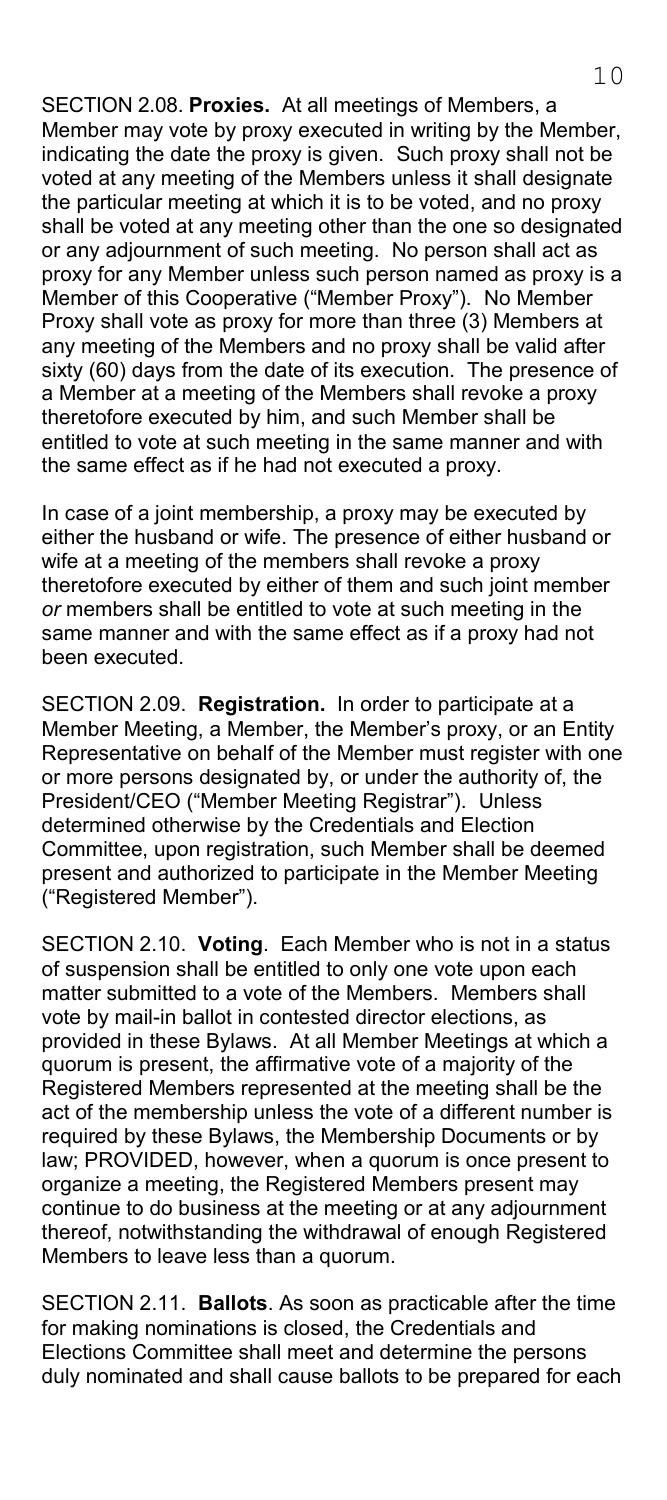director election for which there is more than one nominee. Each ballot shall:

- (a) have printed thereon the name of each person duly nominated, the manner by which each nomination was made and identify the incumbent, if any;
- (b) have printed thereon or be accompanied by instructions as to the method by which a vote for a particular candidate shall be indicated;
- (c) have printed thereon a notice as to the time and date by which the ballot must be received at the address designated for the receipt of ballots; and
- (d) such other information as the Credentials and Elections Committee shall deem appropriate to assist the members in casting their ballot.

SECTION 2.12. **Distribution of Ballots**. If there is a contested election, the Credentials and Elections Committee shall prescribe the form of the ballots and cause the ballots to be mailed, not more than ninety (90) days prior to the date of the Annual Meeting, to members in good standing on the record date set by the Cooperative.

SECTION 2.13. **Conduct of Election.** If there is a contested election with voting by mail, each Member desiring to vote shall mark his ballot according to the instructions of the Credentials and Elections Committee and shall return the ballot on or before the date specified by the Credentials and Elections Committee and set forth on the ballot. The only ballots which shall be counted are those that:

- (a) are cast by Members in good standing as of the record date set by the Cooperative;
- (b) have been received at the designated place on or before the date and time specified by the Credentials and Elections Committee; and
- (c) comply with all requirements of these bylaws and the rules and regulations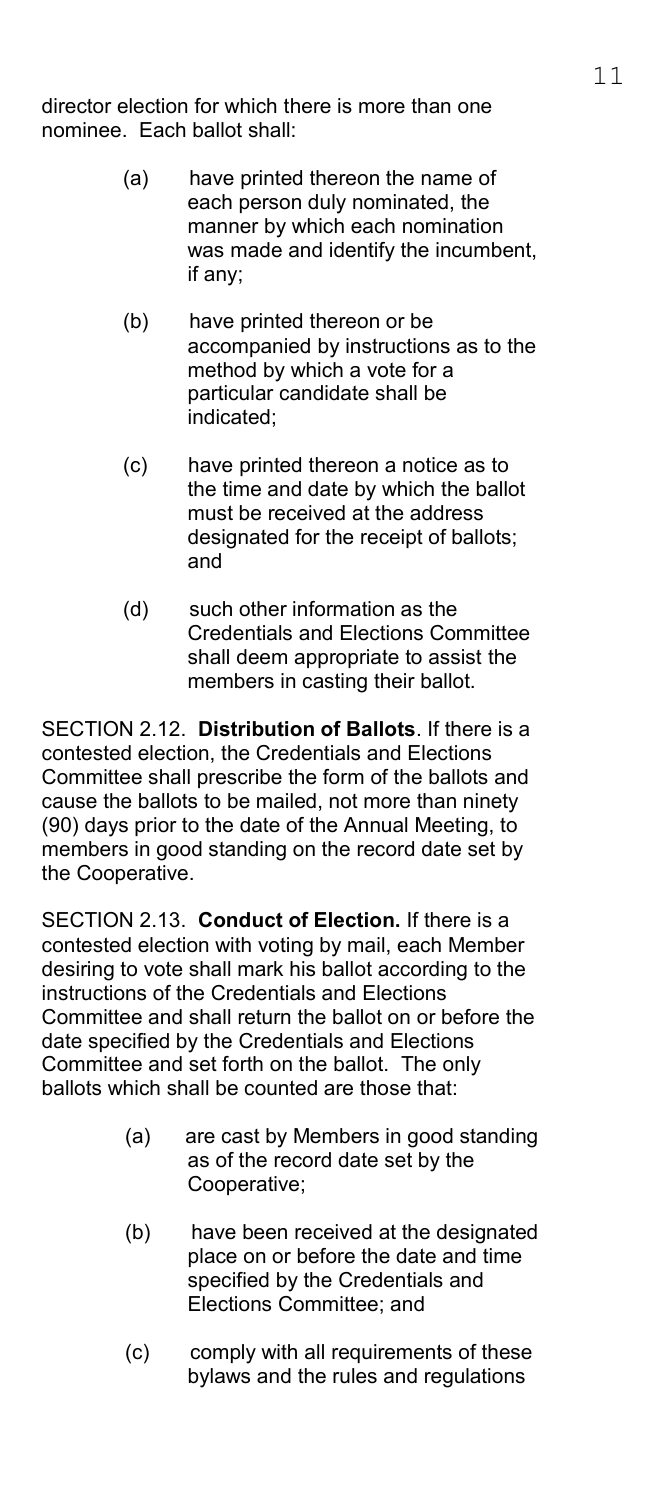and instructions prescribed by the Credentials and Elections Committee.

SECTION 2.14. **Rules of Order**. Parliamentary procedure at any Member Meeting shall be governed by the most recent edition of *Robert's Rules of Order*, except to the extent such procedure is otherwise controlled by law, the Articles of Incorporation or these Bylaws. Any failure to conduct the meeting in compliance therewith, however, shall not render invalid any action taken at the meeting unless objection citing such failure is made at the time such action is taken.

SECTION 2.15. **Credentials and Election Committee**. The Board of Directors, shall, at least one hundred twenty (120) days before any Member Meeting, appoint a Credentials and Election Committee ("Credentials and Election Committee"). The Credentials and Elections Committee shall automatically disband and have no further authority upon the completion of its duties arising from the Member Meeting for which it was appointed. The Credentials and Election Committee shall consist of an uneven number of Members not less than three (3) nor more than fifteen (15). Credentials and Election Committee members shall not be members of the Nominating Committee, Cooperative employees, directors or candidates for director or a Close Relative of any of the foregoing persons. In appointing the Credentials and Election Committee, the Board may consider the equitable representation of the several areas served by the Cooperative. The Board shall appoint a chairman and a secretary.

It shall be the responsibility of the Credentials and Election Committee:

- (a) to establish or approve and oversee the manner of conducting Member registration and voting, including approving the form and content of the ballots for election of directors and the systems and procedures for distributing, mailing, returning, collecting, verifying and counting the same;
- (b) to rule upon all questions that may arise relating to Member registration, voting and the election of directors, including, without limitation:
	- (1) ruling upon any dispute or question concerning the validity of petitions of nomination and the eligibility of candidates for election to the Board of Directors;
	- (2) ruling upon any dispute or question concerning the eligibility of any individual who presents themselves to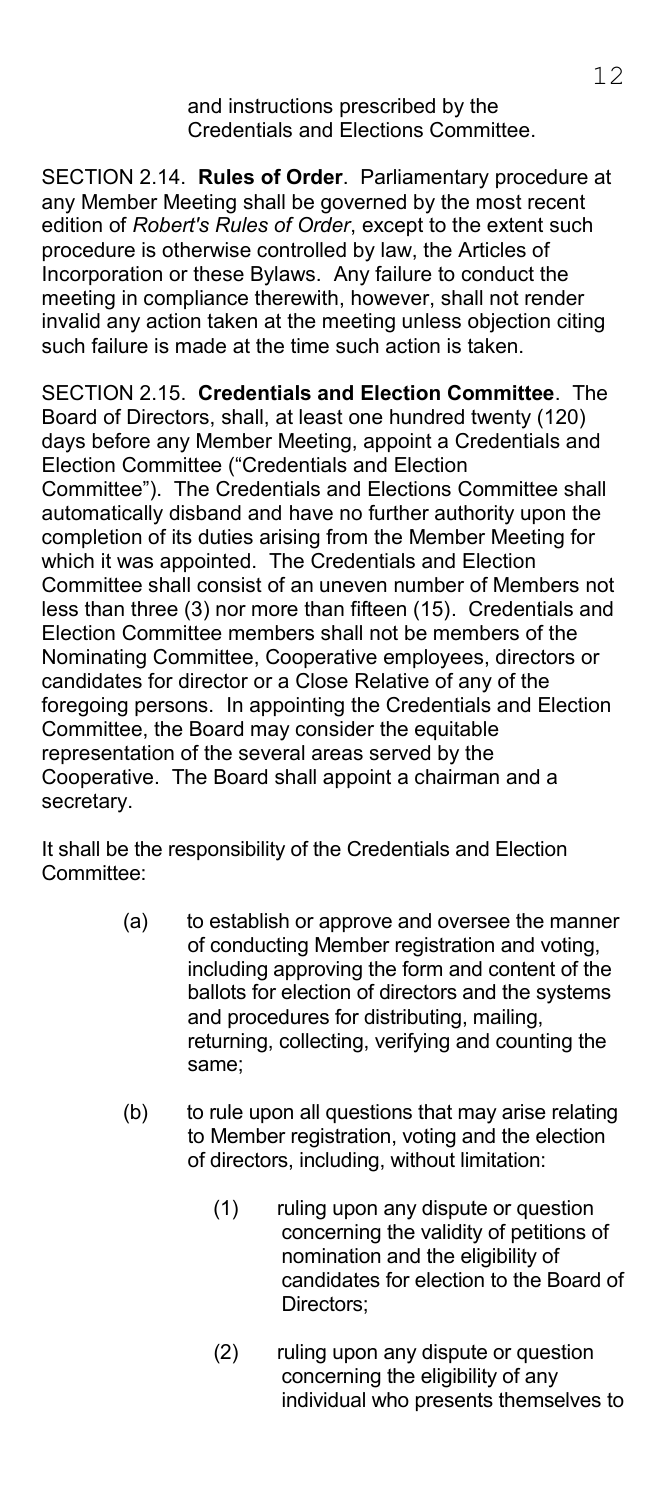vote on behalf of themselves, for an entity or as a proxy, whether by mail or in person at a Member Meeting;

- (3) ruling upon any dispute or question concerning the validity of any proxy;
- (4) ruling upon all other questions that may arise with respect to the registration of Members;
- (5) ruling upon the effect of any ballots or votes irregularly or indecisively marked or cast;
- (6) tabulating all ballots or other votes cast in any election or in any other matter; and
- (c) upon the request of the Board of Directors, to rule upon the eligibility of any sitting director or candidate for director; and
- (d) to serve as arbitrators for any protest with respect to whether an individual is qualified to run for director, the registration of Persons as Registered Members, participation of Persons in mail-in voting, and any ruling or vote count made at a Member Meeting or regarding mail-in ballots and voting. Such protest must be in writing, signed by one or more Members ("Protestor(s)"), and filed with the Chairman or Secretary of the Credentials and Election Committee or their designee(s) not later than 5:00 p.m., on the third (3rd) business day following the adjournment of the meeting in which the voting is conducted or election results are announced. The Credentials and Election Committee shall be reconvened, after the Chairman's notice to all affected candidates. The Credentials and Election Committee shall hear such evidence as is presented by the Protestor(s) and any affected candidate, all of whom may be heard in person, by counsel, or both. The Credentials and Election Committee shall, within thirty (30) days after such hearing, render its decision. The Credentials and Election Committee shall act by majority vote and may not act on any matter unless a majority of the Credentials and Election Committee is present at a meeting. The Credentials and Election Committee's arbitration decision on all matters covered by this Section shall be final.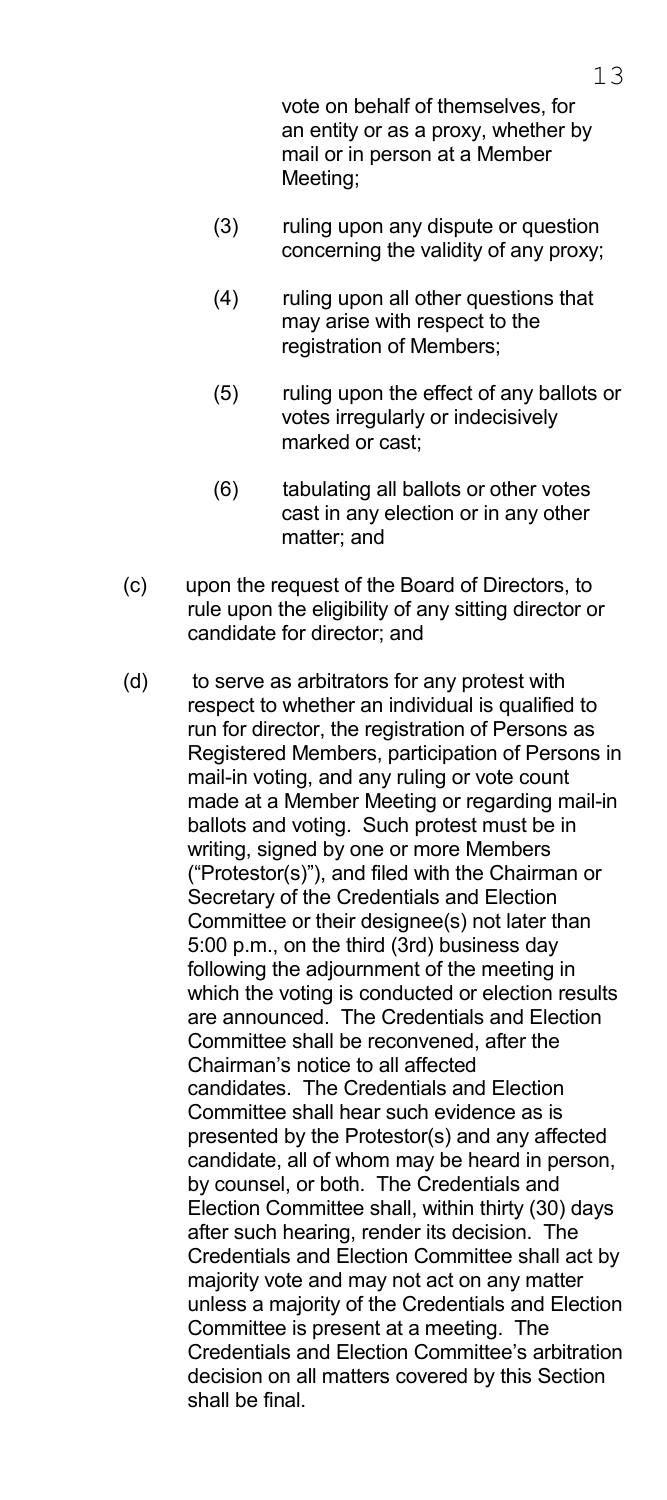The Cooperative shall make available to the Credentials and Election Committee the advice of counsel and the services of accountants, clerical staff and such members of the Cooperative staff as the committee may reasonably require to fulfill its duties.

SECTION 2.16. **Protest**. Any protest relative to whether an individual is qualified to run for director, the registration of Persons as Registered Members, the participation of Persons in mail-in voting, the validity of proxies, and any ruling or vote count made at a Member Meeting or regarding mail-in ballots or voting shall be submitted to binding arbitration pursuant to the procedure provided in Section 2.15(d) above.

### **ARTICLE III – DIRECTORS**

SECTION 3.01. **General Powers of Board of Directors**. The business and affairs of the Cooperative shall be managed by a board of nine (9) directors. All corporate powers of the Cooperative except such as are by law the Articles of Incorporation of the Cooperative or these Bylaws conferred upon or reserved to the Members shall be exercised by the Board of Directors or under the authority of the Board of Directors.

SECTION 3.02. **Qualifications of Directors**. No person shall be eligible to become or remain a Board member of the Cooperative:

- (a) who is not competent to legally enter into a contract in the state of Georgia;
- (b) who is not a Member of the Cooperative;
- (c) who is not a bona fide resident of the area served by the Cooperative and is receiving Electric Service from the Cooperative at the primary residential abode of such Person, unless temporarily prevented from doing so by causes reasonably beyond such Member's control;
- (d) who is financially interested in an enterprise or organization that competes with the Cooperative, or a Close Relative of someone financially interested in an enterprise or organization that competes with the Cooperative, except that such financial interest is, in the judgment of the directors, excluding the director in question, so inconsiderable and incidental as not to pose a reasonable prospect of a conflict of interest;
- (e) who is currently or has been within the five (5) years immediately preceding the Annual Meeting at which such person is a candidate for director:
	- (1) an employee of the Cooperative; or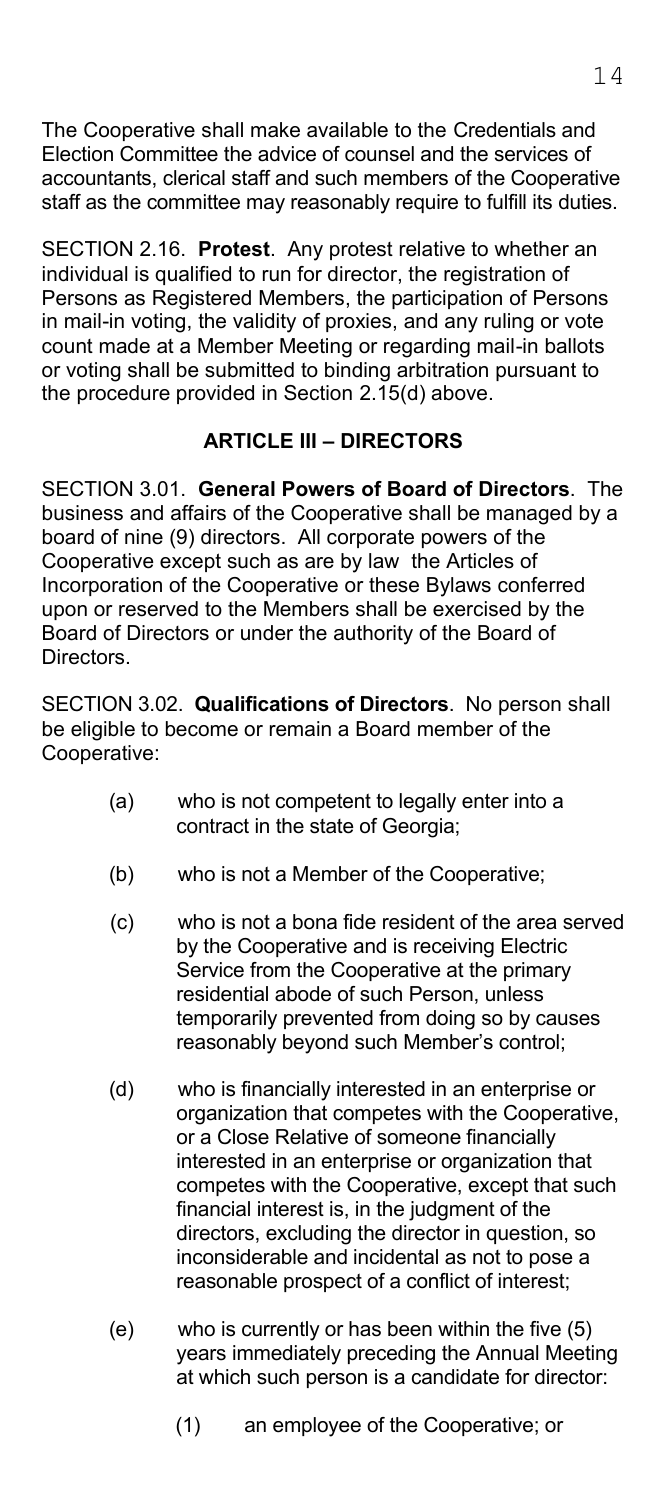- (f) who is currently an employee or director of a business that regularly contracts with the Cooperative, or a Close Relative of such an employee or director;
- (g) who has been convicted of a felony;
- (h) is the incumbent of or candidate for an elective public office in connection with which a salary is paid; and
- (i) who, once elected, has failed to attend six (6) consecutive meetings of the Board, unless such absence is due to providential cause as determined by the Board, or who has been determined by the Board to be incapable, physically or mentally, of fulfilling the duties of a director.

Upon establishment of the fact that a board member is holding the office in violation of any one of the foregoing provisions, the Board shall remove such member from office upon request by the Board of Directors. The Credentials and Election Committee shall resolve disputes or uncertainties.

SECTION 3.03. **Election and Tenure of Office**. The following named persons shall constitute the members of the Board, for the terms for which they were elected, according to the expiration dates following their names, or until their successors shall have been elected and shall have qualified, to wit:

| <b>Seat</b>    | <b>Name</b>        | <b>Term Expiration</b>                 |
|----------------|--------------------|----------------------------------------|
| 1              | N. E. Walker, Jr.  | Annual Meeting of Members August, 2018 |
| $\overline{2}$ | J. H. Pope         | Annual Meeting of Members August, 2018 |
| 3              | A. H. Lemmon       | Annual Meeting of Members August, 2018 |
| 4              | M. M. Alexander    | Annual Meeting of Members August, 2016 |
| 5              | J. W. Dumas        | Annual Meeting of Members August, 2016 |
| 6              | H. N. Park         | Annual Meeting of Members August, 2016 |
| 7              | W. H. Averett, Jr. | Annual Meeting of Members August, 2017 |
| 8              | S. C. Goodman      | Annual Meeting of Members August, 2017 |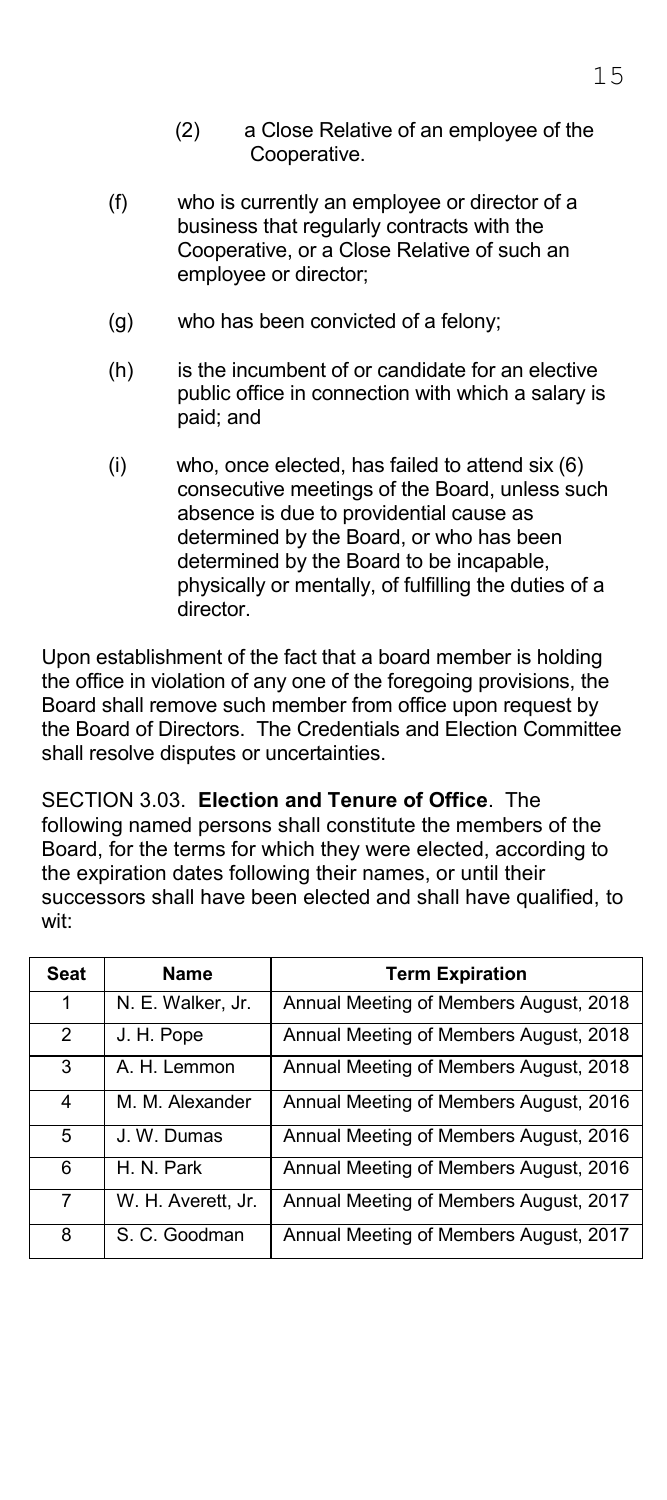|  | 9 | R. B. Ogletree | Term initially expired at the August 2015<br>Annual Meeting of Members following<br>which this seat #9 shall run for only a two<br>year term, ending with the Annual<br>Meeting of Members in August 2017,<br>following which this seat shall run for<br>consecutive 3-year terms, permanently. |
|--|---|----------------|-------------------------------------------------------------------------------------------------------------------------------------------------------------------------------------------------------------------------------------------------------------------------------------------------|
|--|---|----------------|-------------------------------------------------------------------------------------------------------------------------------------------------------------------------------------------------------------------------------------------------------------------------------------------------|

Beginning with the Annual Meeting of the Members to be held for year 2015, and triennially thereafter, three (3) directors holding seats 1, 2 and 3 shall be elected to serve for a period of three (3) years; and, one (1) director, holding Seat 9, shall be elected to serve for a period of two years; at the Annual Meeting of the Members to be held for year 2016, and triennially thereafter three (3) directors holding seats 4, 5 and 6 shall be elected to serve for a period of three (3) years; at the Annual Meeting of the Members to be held for year 2017, and triennially thereafter three (3) directors holding seats 7, 8 and 9 shall be elected to serve for a period of three (3) years.

If an election of Board members shall not be held on the day designated herein for the Annual Meeting of Members, or at any adjournment thereof, a Special Meeting of the Members shall be held for the purpose of electing board members within a reasonable time thereafter. All members of the Board shall serve until the Annual Meeting at which their term expires, or until their successors have been elected and shall have qualified.

#### SECTION 3.04. **Nominations.**

(a) Not less than one hundred forty (140) days before the date of the meeting at which members of the Board of Directors are to be elected or announced, the Board of Directors shall appoint a committee on nominations, consisting of not less than five (5) nor more than eleven (11) Members who shall be selected so as to give equitable representation on the Committee for the geographical areas served by the Cooperative (the "Nominating Committee"). No Board Member, nor Close Relative of a Board Member, may serve on such committee. The committee shall meet and nominate not less than one (1) qualified Member(s) for each seat on the Board of Directors for which a vacancy will occur by term expiration. In making such nominations, the committee shall keep in mind the principal of equitable representation. The committee shall report such nominations to the Secretary of the Board or such other appropriate officer not less than one hundred twenty (120) days before the meeting. The Nominating Committee shall also cause the following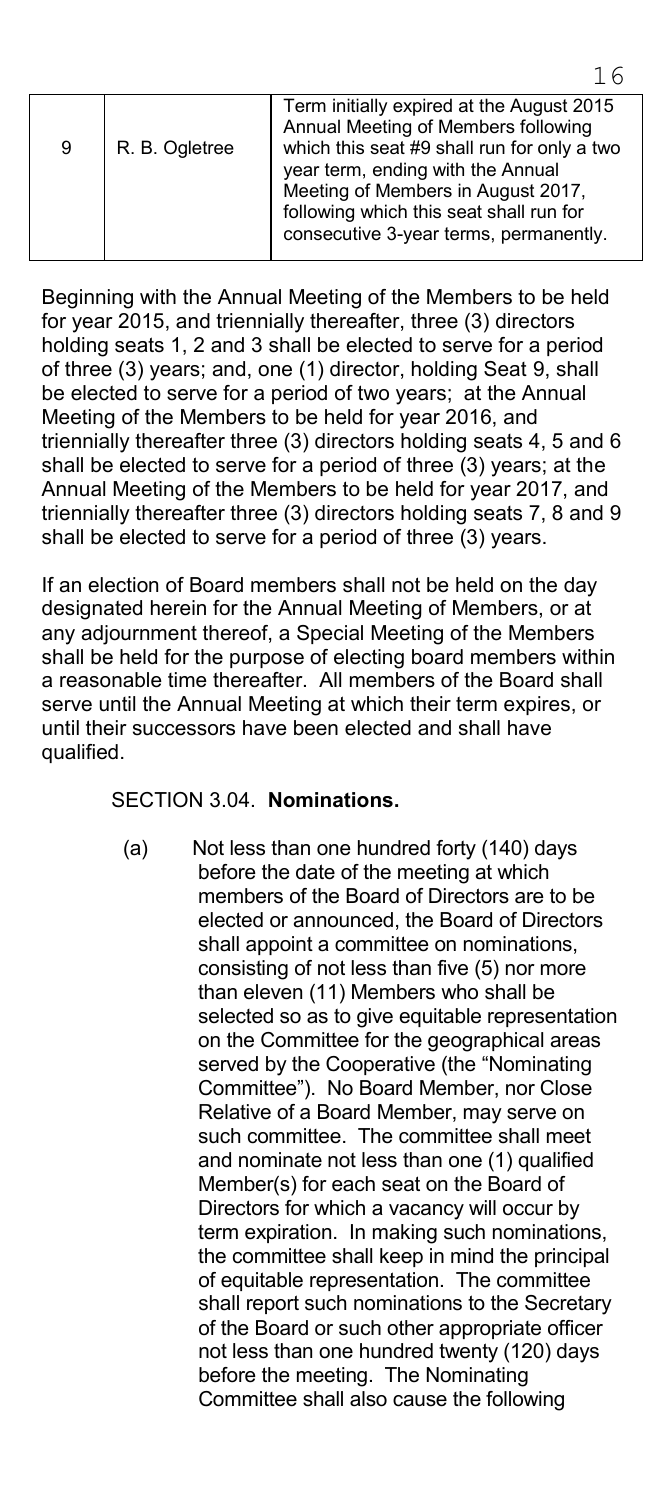persons to be informed whether or not he was nominated: each nominee and/or any person who submitted a written request for nomination to the Nominating Committee but did not receive such nomination.

- (b) In addition, any one hundred fifty (150) or more Members of the Cooperative acting together may make additional nominations in writing submitted to the Secretary of the Cooperative not less than one hundred (100) days prior to the meeting (the "Nominating Petition"), and the Nominating Petition shall:
	- (1) list on each page of the Nominating Petition the name of the Member to be nominated (a Nominating Petition may list only one proposed nominee);
	- (2) indicate on each page of the Nominating Petition the director position (by naming the incumbent director) for which the Member so nominated will run; and
	- (3) contain the printed names, addresses, telephone numbers and original dated signatures signed within sixty (60) days of the first signature.
- (c) At the Member Meeting, no nominations may be made from the floor except that such nominations may be made and shall be allowed for any directorate position whose term of office is to expire at that Member Meeting and for which there would not otherwise be any eligible nominee. If nominations are taken from the floor, the election may take place at that Member Meeting.

SECTION 3.05. **Notice of Nominees.** The Secretary shall be responsible for posting at the headquarters of the Cooperative the nominees for the election made by the Nominating Committee and by petition. Such posting shall be made as soon as such nominations are received and the nominees deemed qualified by the Credentials and Elections Committee, but in no event more than ten (10) calendar days after such nominations are received. The Secretary shall also be responsible for mailing, with the notice of the Annual Meeting or separately, but at least five (5) days before the date of the Meeting, a statement of the number of Directors to be elected and showing separately the nominations made by the committee on nominations and the nominations made by petition, if any.

SECTION 3.06. **Manner of Voting for and Election of Directors.**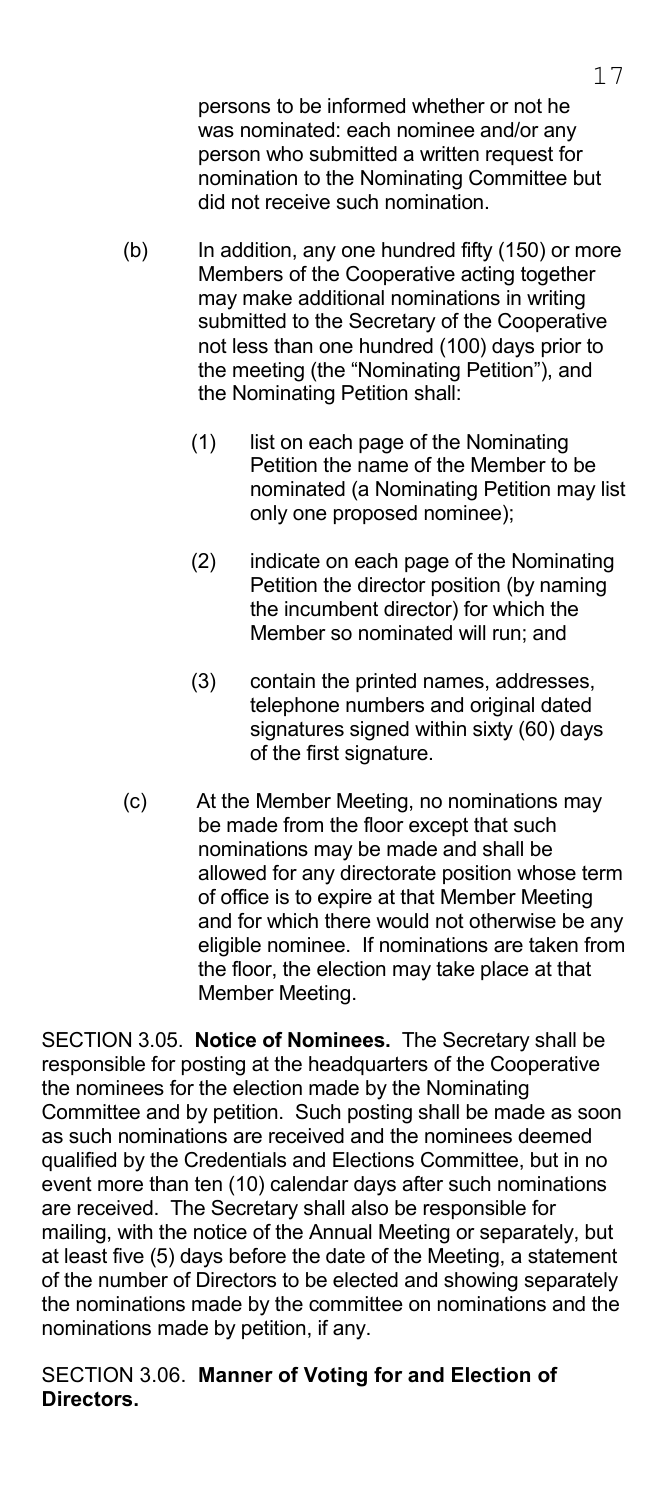- (a) Directors shall be elected to fill the seats for those directors whose terms are expiring at each Annual Meeting.
- (b) Voting for election of directors shall be by secret ballot; PROVIDED, however that when a nominee has no opposition, secret written ballots shall be dispensed with in respect to that particular election, and voting may be conducted at the Annual Meeting of the Members by voice vote or in any other proper manner. Balloting for contested elections of directors shall be conducted by mail-in ballot as provided in these Bylaws, except as provided in Section 3.04(c).
- (c) Directors shall be elected by the majority vote of the valid votes cast by the Members. Should no candidate receive the requisite majority vote, the winner shall be chosen by a runoff election between the two candidates receiving the highest number of votes in the initial balloting. Runoff elections shall be conducted by mail-in ballot under the direction of the Credentials and Elections Committee as soon as reasonably feasible.

#### SECTION 3.07. **Director Removal.**

- (a) Director Removal Petition. As provided in this Bylaw, Members may request the removal of one (1) or more directors for any act or omission significantly and adversely affecting the Cooperative. For each director for whom removal is requested, Members shall deliver to the Chairman or Secretary a dated written petition ("Director Removal Petition"):
	- (1) identifying the director;
	- (2) explaining the basis for requesting the director's removal identifying the act or omission underlying the removal request; and
	- (3) containing the printed names, printed addresses, and original and dated signatures obtained within sixty (60) days of the Director Removal Petition date, of at least ten percent (10%) of the Members entitled to elect the director.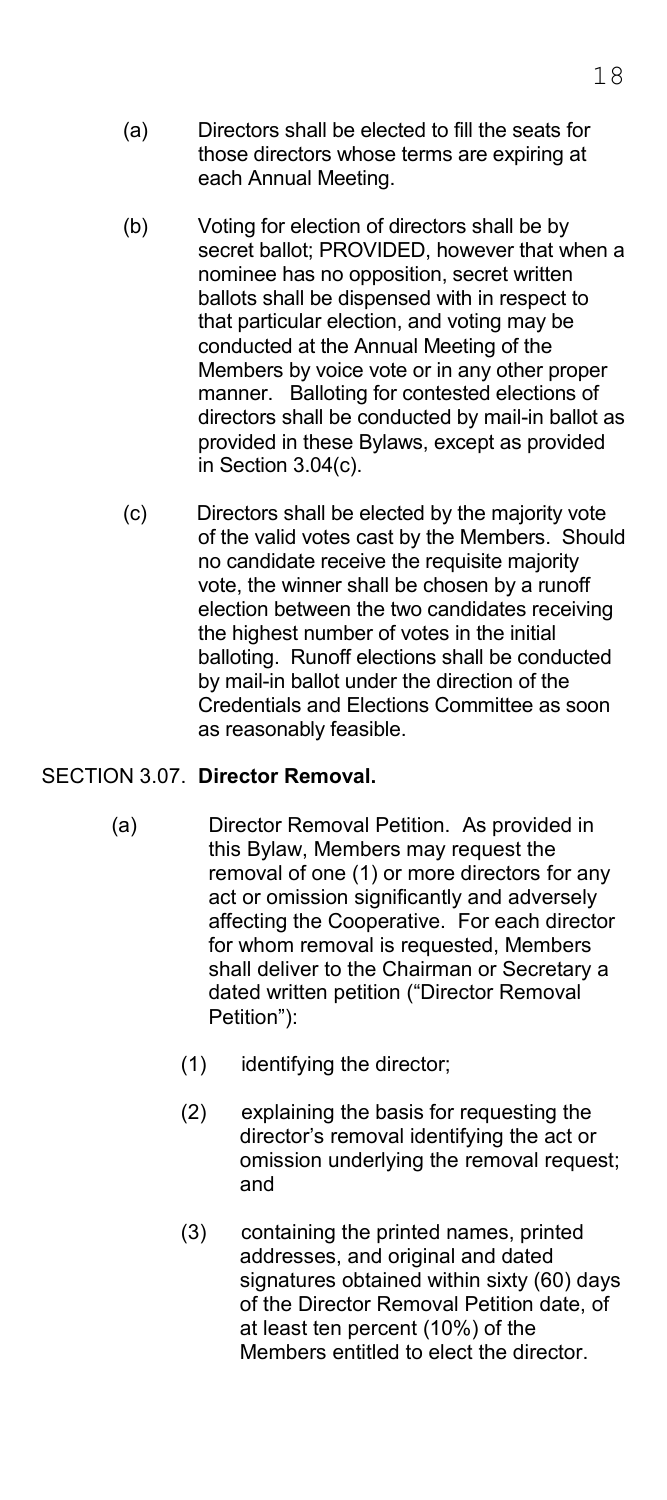- (b) Within thirty (30) days following the Chairman or Secretary receiving a Director Removal Petition:
	- (4) the Cooperative shall forward a copy of the Director Removal Petition to the implicated director; and
	- (5) the Board shall meet to review the Director Removal Petition.
- (c) Member Meeting. If the Board determines that the Director Removal Petition complies with this Bylaw, then the Cooperative shall notice and hold a Member Meeting within sixty (60) days following the Board's determination. Notice of the Member Meeting must state that:
	- (1) a purpose of the Member Meeting is to consider removing the director(s);
	- (2) evidence may be presented, and a Member vote taken, regarding removing the director(s); and
	- (3) Members may elect a successor director(s).
- (d) If a quorum is present at the Member Meeting, then for the director named in each Director Removal Petition:
	- (1) evidence must be presented supporting the basis for removing the director prior to any Member vote;
	- (2) the director may be represented by legal counsel, and must have the opportunity to refute, and present evidence opposing the basis for removing the director; and
	- (3) following the director's presentation, and following Member discussion, the Members must vote whether to remove the director.
- (e) If a majority of Members present and voting and entitled to vote for the director vote to remove the director, then the director is removed effective the time and date of the Member vote. The successor to the removed director shall be selected by the majority vote of the remaining members of the Board. If there are no remaining members of the Board, the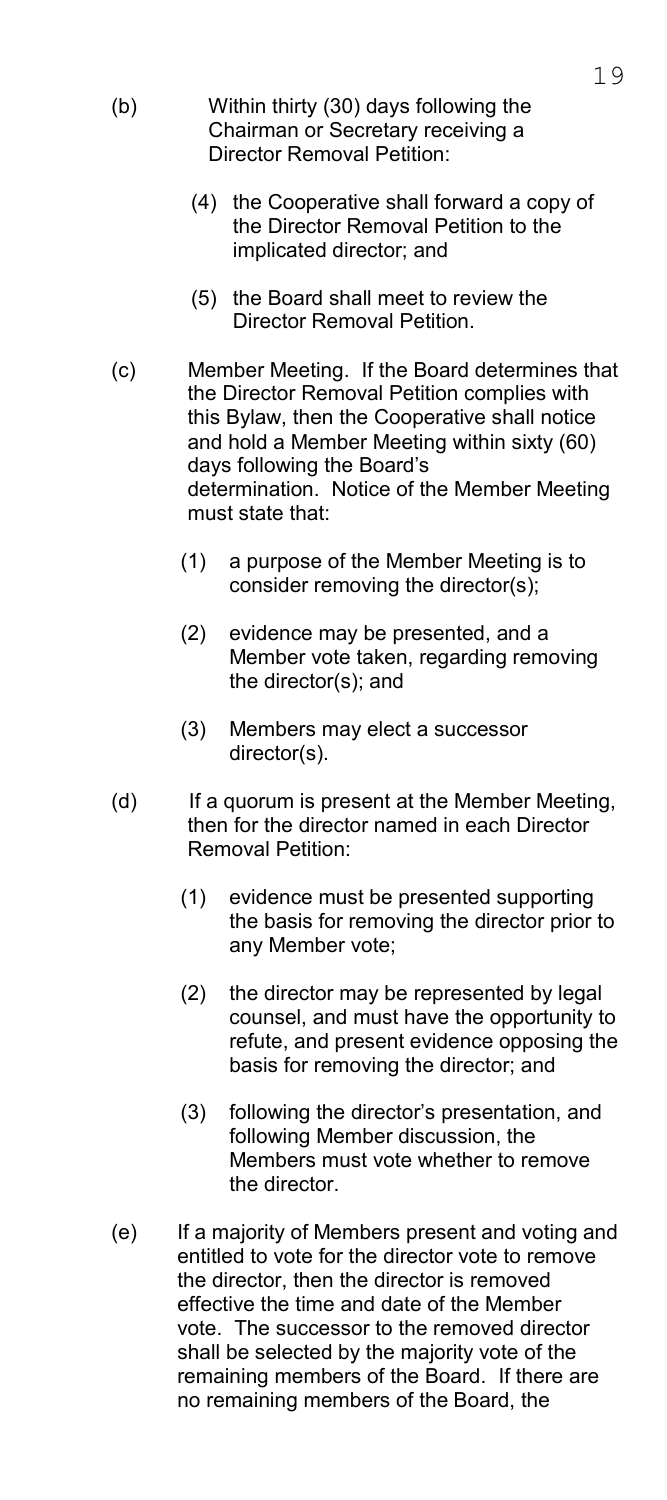Members entitled to vote may elect new directors to succeed the removed directors without complying with the director nomination or notice provisions of these Bylaws. Any successor director elected by the Members must comply with the Director Qualifications.

 (f) Neither a Director Removal Petition or director removal affects any Board action.

SECTION 3.08. **Vacancies**. Subject to the provisions of these Bylaws with respect to the filling of vacancies caused by the removal of board members, a vacancy occurring in the Board shall be filled by the affirmative vote of a majority of the remaining board members for the unexpired portion of the term.

SECTION 3.09. **Compensation**. Board members shall not receive any salary for their services as such. Members of the Cooperative or the Board may by resolution authorize a fixed sum for each day or portion thereof spent on Cooperative business, such as attendance at meetings, conferences, and training programs or performing committee assignments if authorized by the Board. Board members may be reimbursed for expenses actually and necessarily incurred in carrying out the Cooperative business or granted a reasonable per diem allowance by the Board in lieu of detailed accounting for some of these expenses. No board member shall receive compensation for serving the Cooperative in any other capacity, nor shall any Close Relative of a board member receive compensation for serving the Cooperative, unless the payment and amount of compensation shall be specifically authorized by a vote of the Members or the service by the board member or his Close Relative shall have been certified by the Board as an emergency measure.

SECTION 3.10. **Failure of Compliance**. Failure to comply with any of the provisions of this Article as to the election of directors, except bad faith or intentional failure to comply, shall not affect the validity of the election of any director. In no event shall it invalidate the actions of all or any of the directors taken thereafter.

SECTION 3.11. **Rate Schedules, Policies, Rules and Regulations**. The Board of Directors shall have power to make, adopt, amend and promulgate such policies, rate schedules, rules and regulations and terms of providing Electric Service not inconsistent with the law or the Articles of Incorporation or Bylaws of the Cooperative as it may deem advisable for the management, administration, operation, financing and regulation of the business and affairs of the Cooperative.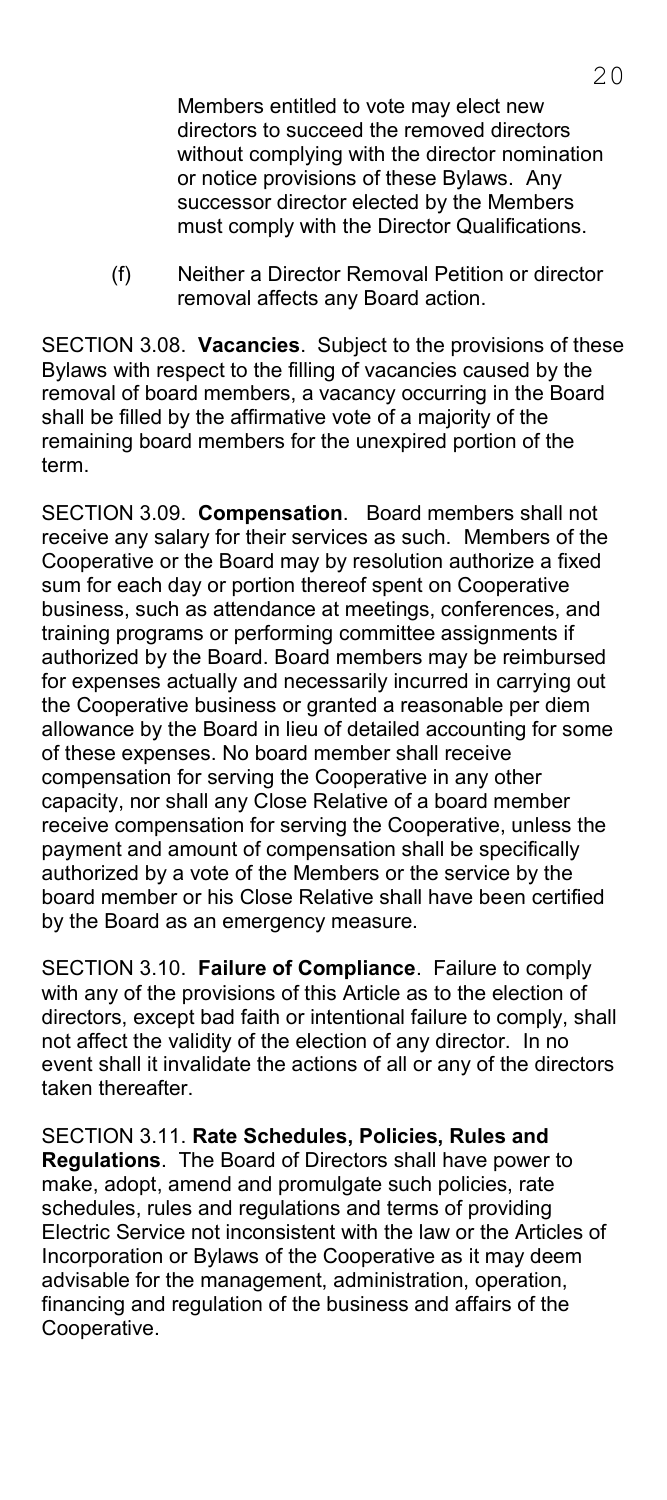SECTION 4.01. **Regular Meetings of Directors**. A regular meeting of the Board of Directors shall also be held monthly or more often at such time and place within one of the counties in which the Cooperative provides electric service, as the Board of Directors may provide by resolution. Such regular meetings may be held without notice, except when business to be transacted there at shall require special notice; PROVIDED, that any director absent from any meeting of the Board at which such a resolution initially determines or makes any change in the date, time or place of a regular meeting shall be entitled to receive written notice of such determination or change at least five (5) days prior to the next meeting of the Board; AND PROVIDED FURTHER that if a policy therefore is established by the Board, the Chairman of the Board may change the date, time or place of a regular monthly meeting for good cause and upon at least five (5) days' notice thereof to all Directors.

SECTION 4.02. **Special Meetings**. Special meetings of the Board of Directors may be called by the Chairman of the Board or any four (4) directors. The person or persons authorized to call special meetings of the Board of Directors may fix the time and place for the holding of any special meeting of the Board of Directors called by them, which shall, unless authorized by a majority of the entire Board of Directors, be in Lamar County, Georgia.

SECTION 4.03. **Meeting By Telephone**. Unless the majority of the Board agrees otherwise, the members of the Board of Directors, or any committee designated by such Board, may participate in a meeting of such Board or committee by means of conference telephone or similar communications equipment by means of which all persons participating in the meeting can hear each other. Participation in a meeting in this manner shall constitute presence in person at such meeting.

SECTION 4.04. **Written Consent**. Any action which may be or which is required to be taken at a meeting of the Board of Directors may be done without a meeting if a written consent setting forth the action so taken is signed by all the directors and filed with the minutes of the proceedings of the Board of Directors.

SECTION 4.05. **Notice and Waiver of Notice**. Notice of the time, place and purpose of any special meeting of the Board of Directors shall be given by or at the direction of the Chairman of the Board, the Secretary or the persons calling the meeting. The notice shall be given to each director at least five (5) days prior to the meeting by written notice, as provided in Section 7.11 of these Bylaws. Notice of a meeting of the Board of Directors need not be given to any director who signs a waiver of notice either before or after the meeting. Attendance of a director at any meeting shall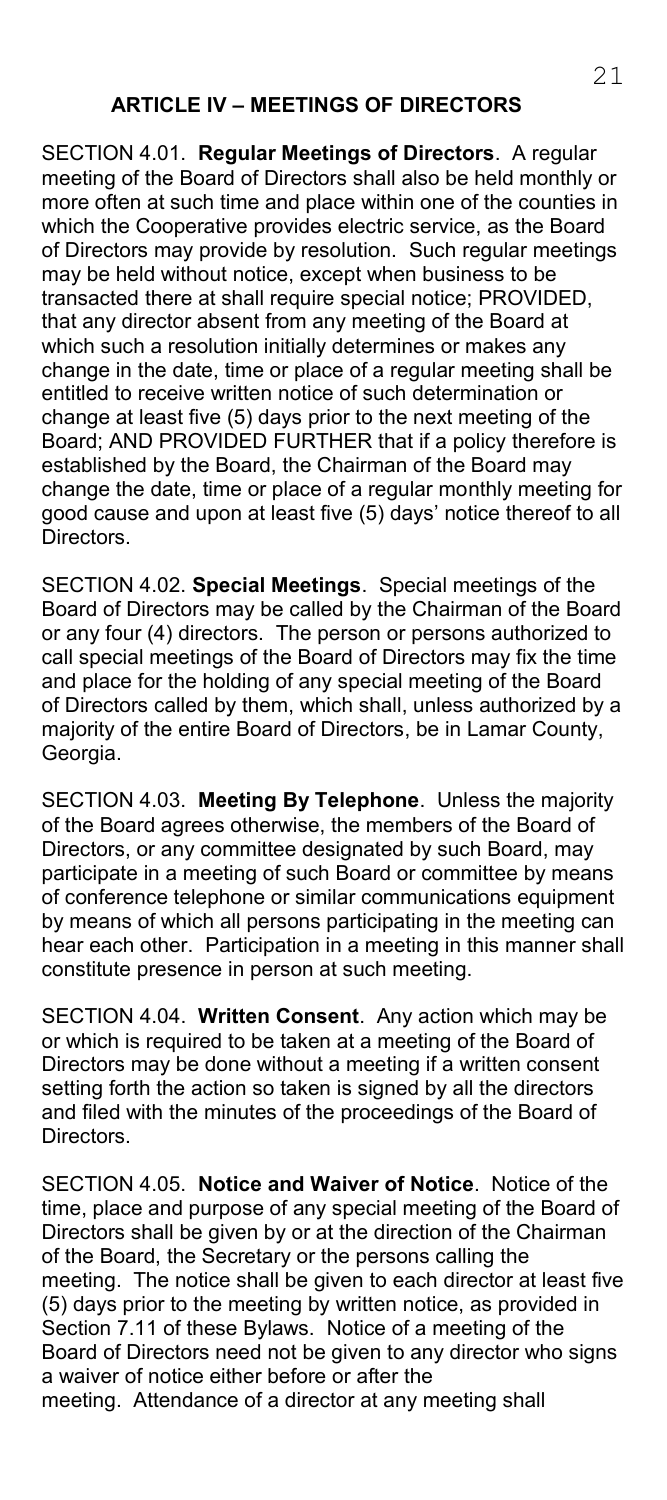constitute a waiver of notice of such meeting, except when a director shall attend a meeting for the express purpose of objecting to the transaction of any business because the meeting shall not have been lawfully called or convened, which objection shall be voiced at the commencement of the meeting.

SECTION 4.06. **Quorum for Meeting of Directors**. A majority of the Board of Directors shall constitute a quorum for the transaction of business at any meeting of the Board of Directors. A majority of the directors present may adjourn the meeting to another time and place without further notice whether or not a quorum is present; PROVIDED, that a director who, by law or these Bylaws, is disqualified from voting on a particular matter shall not, with respect to consideration of and action upon that matter, be counted in determining the number of directors in office or present; AND PROVIDED FURTHER that, if less than a quorum be present at a meeting, a majority of the directors present may adjourn the meeting from time to time, but shall cause the absent directors to be duly and timely notified of the date, time and place of such adjourned meeting.

SECTION 4.07. **Action of Board of Directors**. The vote of a majority of directors present and voting at the time of the vote, if a quorum is present at such time, shall be the act of the Board of Directors unless the vote of a greater number is required by law, the Articles of Incorporation or these Bylaws.

### **ARTICLE V – OFFICERS**

SECTION 5.01. **Number and Title**. The officers of the Cooperative shall be a Chairman, Vice-Chairman, Secretary, Treasurer, Assistant Secretary and Assistant Treasurer and such other officers as may be determined by the Board from time to time. The offices of Secretary and Treasurer may be held by the same person.

SECTION 5.02. **Election and Term of Office**. The officers shall be elected annually by and from the Board of Directors at the first meeting of the Board of Directors held after each Annual Meeting of the Members. If the election of officers shall not be held at such meeting, such election shall be held as soon thereafter as feasible. Each officer shall hold office until the first meeting of the Board of Directors following the next succeeding Annual Meeting of the Members or until his successor shall have been duly elected and shall have qualified, subject to the provisions of these Bylaws with respect to the removal of officers. Any other officers may be appointed by the Board from among such persons, and with such title, tenure, responsibilities and authorities as the Board of Directors may from time to time deem advisable.

SECTION 5.03. **Removal**. Any officer or agent elected or appointed by the Board of Directors may be removed by the Board of Directors whenever, in its judgment, the best interests of the Cooperative will be served thereby.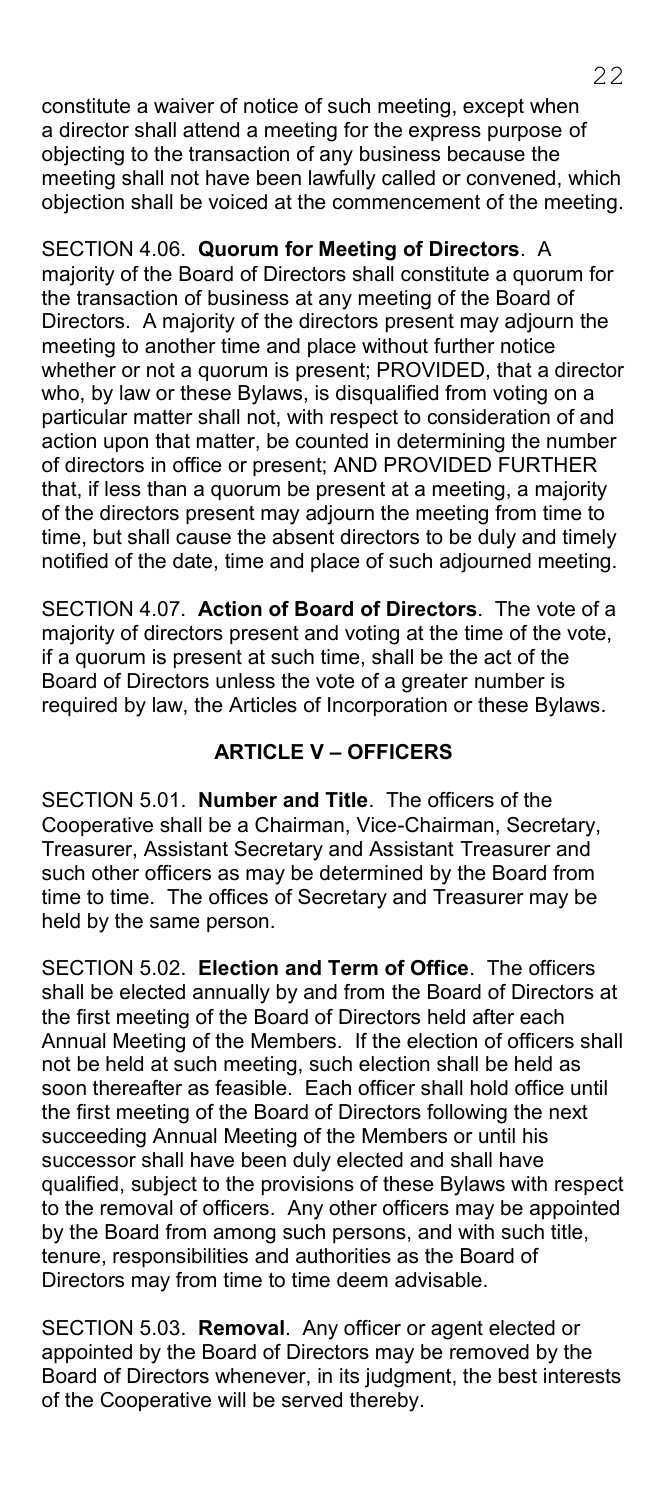SECTION 5.04. **Vacancies**. Except as otherwise provided in these Bylaws, a vacancy in any office may be filled by the Board of Directors for the unexpired portion of the term.

SECTION 5.05. **Chairman**. Unless determined otherwise by the Board of Directors, the Chairman, if present, shall preside at all meetings of the Board of Directors and Members and shall have general supervision, direction and control of the business and affairs of the Cooperative and shall have the general powers and duties usually vested in the office of Chairman of the Board of a Cooperative and shall further have such other powers and duties as may be prescribed by the Board of Directors or these Bylaws, without limitation; PROVIDED, that certain duties and authorities normally exercised by the chief executive officer of a Cooperative may, upon resolution of the Board of Directors, be delegated through job descriptions or other written policies or procedures to the President/CEO or other employees, officers or agents of the Cooperative.

SECTION 5.06. **Vice-Chairman**. In the absence of the Chairman, or in the event of his inability or refusal to act, the Vice-Chairman shall perform the duties of the Chairman and when so acting, shall have all the powers of and be subject to all the restrictions upon the Chairman and shall perform such other duties as from time to time may be assigned to him by the Board of Directors.

SECTION 5.07. **Secretary**. The Secretary shall be responsible for:

- (a) keeping the minutes of the meetings of the members and of the board in books provided for that purpose;
- (b) seeing that all notices are duly given in accordance with these bylaws or as required by law;
- (c) the safekeeping of the corporate books and records and the seal of the Cooperative and affixing the seal of the Cooperative to all documents, the execution of which on behalf of the Cooperative under its seal is duly authorized in accordance with the provisions of these bylaws;
- (d) keeping a register of the names and post office addresses of all members;
- (e) signing, with the President/CEO, such documents the issue of which shall have been authorized by the Board or the Members;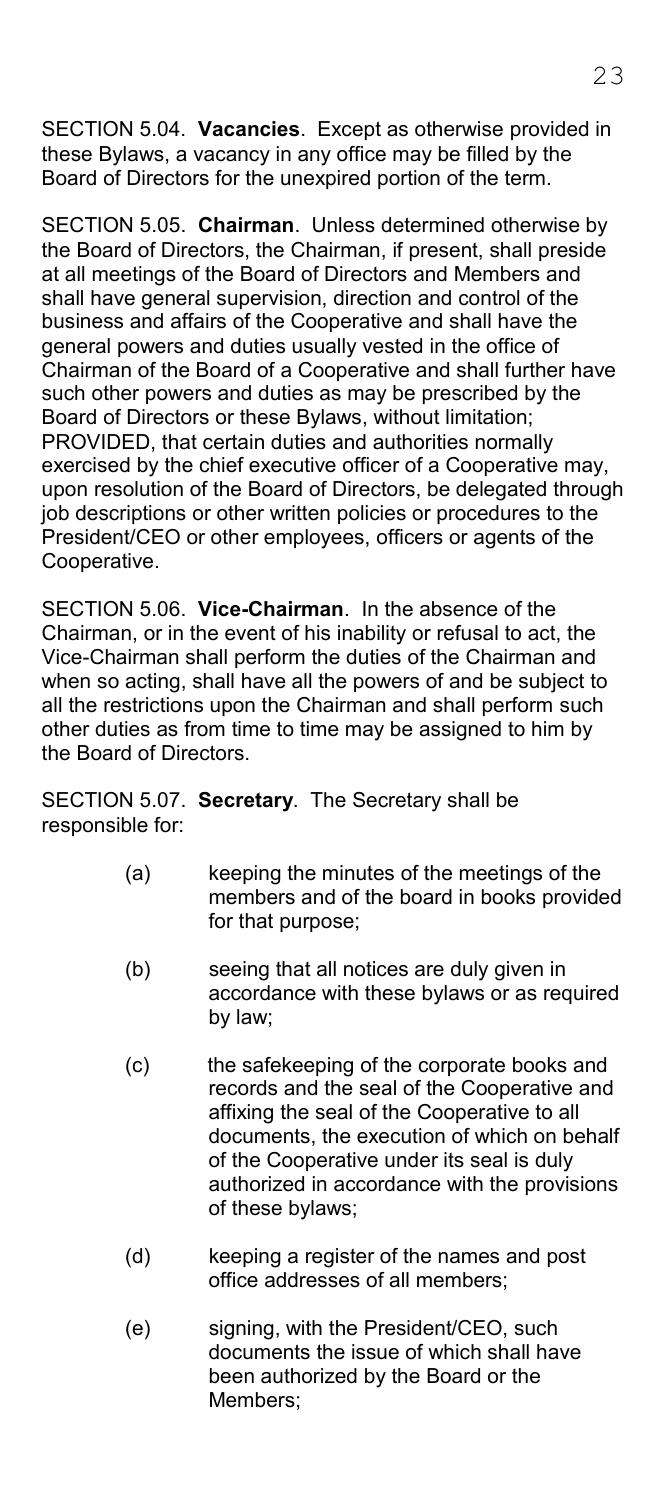- (f) keeping on file at all times a complete copy of the articles of incorporation and bylaws of the Cooperative containing all amendments thereto (which copy shall always be open to the inspection of any Member at any reasonable time) and at the expense of the Cooperative, furnishing a copy of the bylaws and of all amendments thereto to any Member upon request; and
- (g) in general performing all duties incident to the office of Secretary and such other duties as from time to time may be assigned to him by the Board.

SECTION 5.08. **Assistant Secretary.** In the absence of the Secretary, or in the event of his inability or refusal to act, the Assistant Secretary shall perform the duties of the Secretary, and when so acting shall have all the powers of and be subject to all the restrictions upon the Secretary. The Assistant Secretary shall also perform such other duties as from time to time may be assigned to him by the Board.

SECTION 5.09. **Treasurer**. The Treasurer shall be responsible for:

- (a) custody of all funds and securities of the Cooperative;
- (b) the receipt of and the issuance of receipts for all monies due and payable to the Cooperative and for the deposit of all such monies in the name of the Cooperative in such bank or banks as shall be selected in accordance with the provisions of these bylaws; and
- (c) the general performance of all the duties incident to the office of Treasurer and such other duties as from time to time may be assigned to him by the Board.

SECTION 5.10. **Assistant Treasurer.** In the absence of the Treasurer, or in the event of his inability or refusal to act, the Assistant Treasurer shall perform the duties of the Treasurer, and when so acting shall have all the powers of and be subject to all the restrictions upon the Treasurer. The Assistant Treasurer shall also perform such other duties as from time to time may be assigned to him by the Board.

SECTION 5.11. **Delegation of Secretary's and Treasurer's Responsibilities**. Notwithstanding the duties, responsibilities and authorities of the Secretary and of the Treasurer hereinbefore provided in Sections 5.07, 5.08, 5.09 and 5.10, and except as otherwise limited by law, the Board of Directors,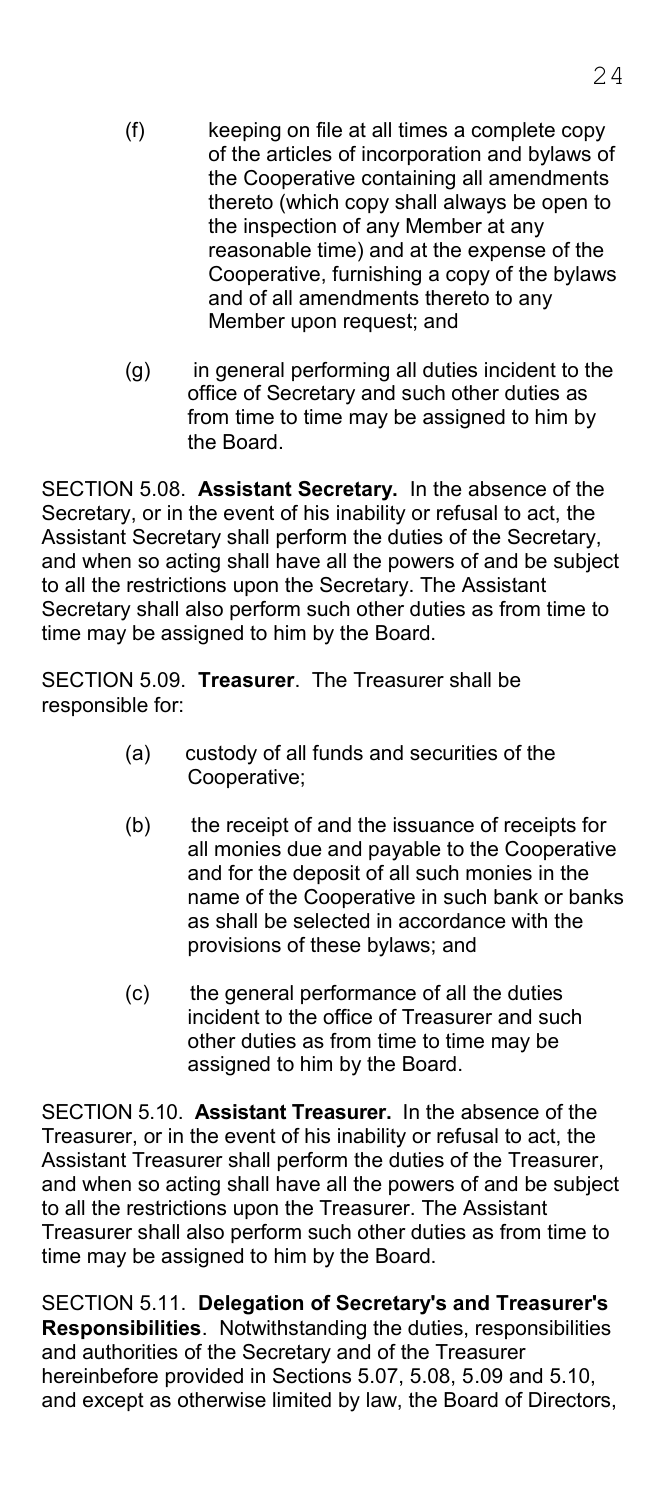by resolution, may delegate, wholly or in part, the responsibility and authority for, and the regular or routine administration of, one or more of such officers' duties to one or more agents or other officers of the Cooperative who are not directors. To the extent that the Board does so delegate with respect to either such officer, that officer as such shall be released from such duties, responsibilities and authorities.

SECTION 5.12. **President/CEO**. The Board of Directors may appoint a President/CEO who shall be a Member of the Cooperative, unless waived by the Board of Directors. The President/CEO shall perform such duties as the Board of Directors may from time to time require of him and shall have such authority as the Board of Directors may from time to time vest in him.

#### **ARTICLE VI – NON-PROFIT OPERATIONS**

SECTION 6.01. **Non-Profit Operations**. The Cooperative shall at all times be operated on a cooperative non-profit basis for the mutual benefit of its patrons.

SECTION 6.02. **Patronage Capital in Connection with Furnishing Electric Service- Receipt**. In the furnishing of Electric Service, the Cooperative's operation shall be so conducted that all patrons will, through their patronage, furnish capital for the Cooperative. In order to induce patronage and to assure that the Cooperative will operate on a non-profit basis, the Cooperative is obligated to account on a patronage basis to all its patrons for all amounts received and receivable from the furnishing of Electric Service in excess of operating costs and expenses properly chargeable against the furnishing of Electric Service. All such amounts in excess of operating cost and expenses at the moment of receipt by the Cooperative are received with the understanding that they are furnished by the patrons as capital. No interest or dividend shall be paid or be payable by the Cooperative on any capital furnished by its patrons.

SECTION 6.03. **Patronage Capital - Accounts.** The Cooperative is obligated to pay by credits to a capital account for each patron all such amounts in excess of operating costs and expense. The books and records of the Cooperative shall be set up and kept in such a manner that at the end of each fiscal year the amount of capital, if any, so furnished by each patron is clearly reflected and credited in an appropriate record to the capital account of each patron. The Cooperative shall, within a reasonable time after the close of the fiscal year, notify each patron by notification to all patrons of the aggregate amount of such excess with an explanation of how each patron may compute and determine for himself the specific amount of capital so credited to him. Notwithstanding any other provision of these Bylaws to the contrary, the Board of Directors, at its discretion, may allocate capital credits for an individual Member or class of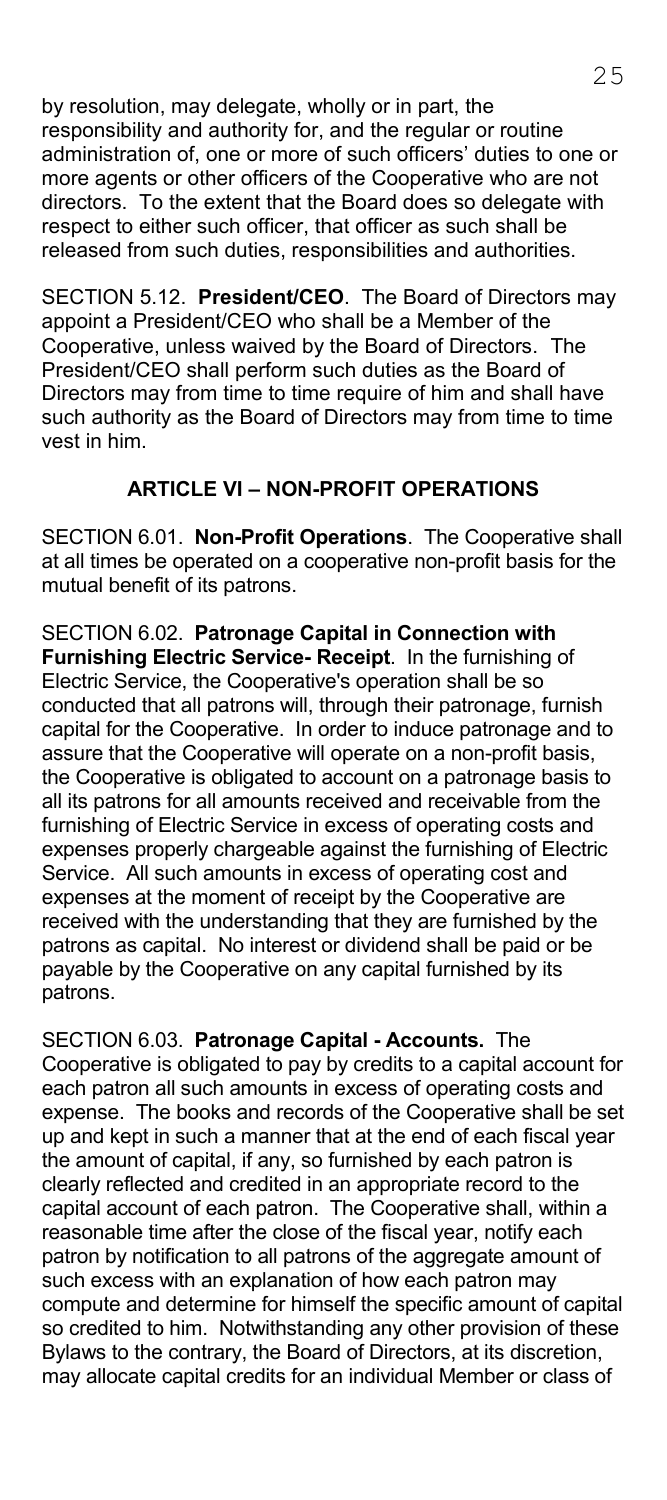Members based upon rates and costs of service for that Member or that class.

SECTION 6.04. **Patronage Capital - Status as Such – Security Interest**. All such amounts credited to the capital account of any patron shall have the same status as though they had been paid to the patron in cash in pursuance of a legal obligation to do so and the patron had then furnished the Cooperative corresponding amounts of capital and shall be held subject to the security interest provided in Section 6.11 below.

SECTION 6.05. **Other Patronage Capital - Allocation**. All other amounts received by the Cooperative from its operation in excess of costs and expenses shall, insofar as permitted by law, be:

- (a) Used to offset any losses incurred during the current or any prior fiscal year; and
- (b) To the extent not needed for that purpose, allocated to its patrons on a patronage basis and any amount so allocated shall be included as a part of the capital credited to the accounts of the patrons as herein provided, or if determined by the Board of Directors, designated as permanent, non-allocated capital.

### SECTION 6.06. **Patronage Capital From Other**

**Organizations**. Notwithstanding any other provision of these Bylaws, the Board shall have the power to adopt rules providing for the separate accounting for and procedure for the retirement of such other amounts of capital credited to the accounts of patrons, which correspond to capital credited to the account of the Cooperative by other organizations in which the Cooperative is a member. Such rules shall, among other things:

- (a) Establish a method for determining portions of such capital credited to each of the Cooperative's patrons for each applicable fiscal year.
- (b) Provide for the separate identification thereof for each patron on the Cooperative books.
- (c) Provide for appropriate notification thereof to patrons.
- (d) Preclude a general or special retirement thereof prior to actual receipt of such capital by the Cooperative.

SECTION 6.07. **Patronage Capital - Dissolution**. In the event of dissolution or liquidation of the Cooperative, to the extent sufficient assert are available: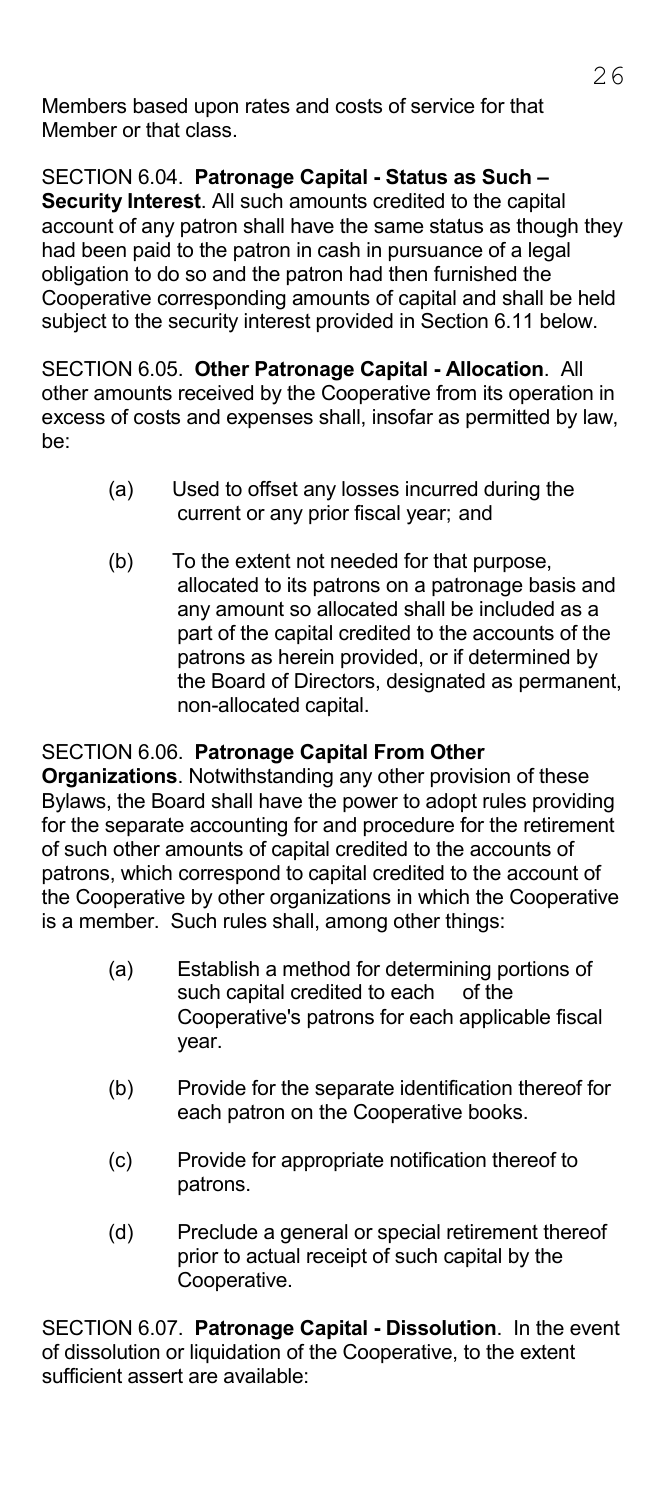- (a) All debts and liabilities of the Cooperative shall be paid; then extent that sufficient assets are available:
- (b) All capital furnished through patronage shall be retired without priority on a pro rata basis; then
- (c) Any remaining property and assets of the Cooperative shall be distributed, to the extent possible, among the Members and former Members in the proportion which the aggregate patronage of each bears to the total patronage of all Members during the period of the Cooperative's existence.

SECTION 6.08. **Patronage Capital - Distribution Prior to Dissolution**. If, at any time prior to dissolution or liquidation, the Board of Directors shall determine that the financial condition of the Cooperative will not be impaired thereby, the capital then credited to patrons' accounts may be retired in full or in part. The Board of Directors shall determine the method, amount, basis, priority and order of retirement, if any, for all amounts heretofore and hereafter furnished as capital.

SECTION 6.09. **Patronage Capital - Distribution to Estates or Representatives of Deceased Members**. Notwithstanding any other provision of these Bylaws, the Board of Directors, at its discretion, shall have the power, upon the death of any natural patron, if the legal representatives of his estate shall request in writing that the capital credited to any such patron be retired prior to the time such capital would otherwise be retired under the provisions of these Bylaws, to retire capital credited to any such patron immediately upon such terms and conditions as the Board of Directors, acting under policies of general application, and the legal representatives of such patron's estate shall agree upon; PROVIDED, however, that the financial condition of the Cooperative will not be impaired thereby.

SECTION 6.10. **Patronage Capital - Assignment**. Capital credited to the account of each patron shall be assignable only on the books of the Cooperative pursuant to written instruction from the assignor and only to successors in interest or successors in occupancy in all or part of such patron's premises served by the Cooperative unless the Board of Directors acting under policies of general application shall determine otherwise.

SECTION 6.11. **Cooperative's Security Interest and Right to Set-Off.** Notwithstanding any other provision of these Bylaws, all amounts credited to the capital account of any Member pursuant to this Article, and any other sums held by the Cooperative which are payable or may become payable to such Member, and all payments or other distributions thereof, shall be held by the Cooperative subject to a security interest in favor of the Cooperative therein to secure the payment of all debts of such Member to the Cooperative, whether for Electric Service or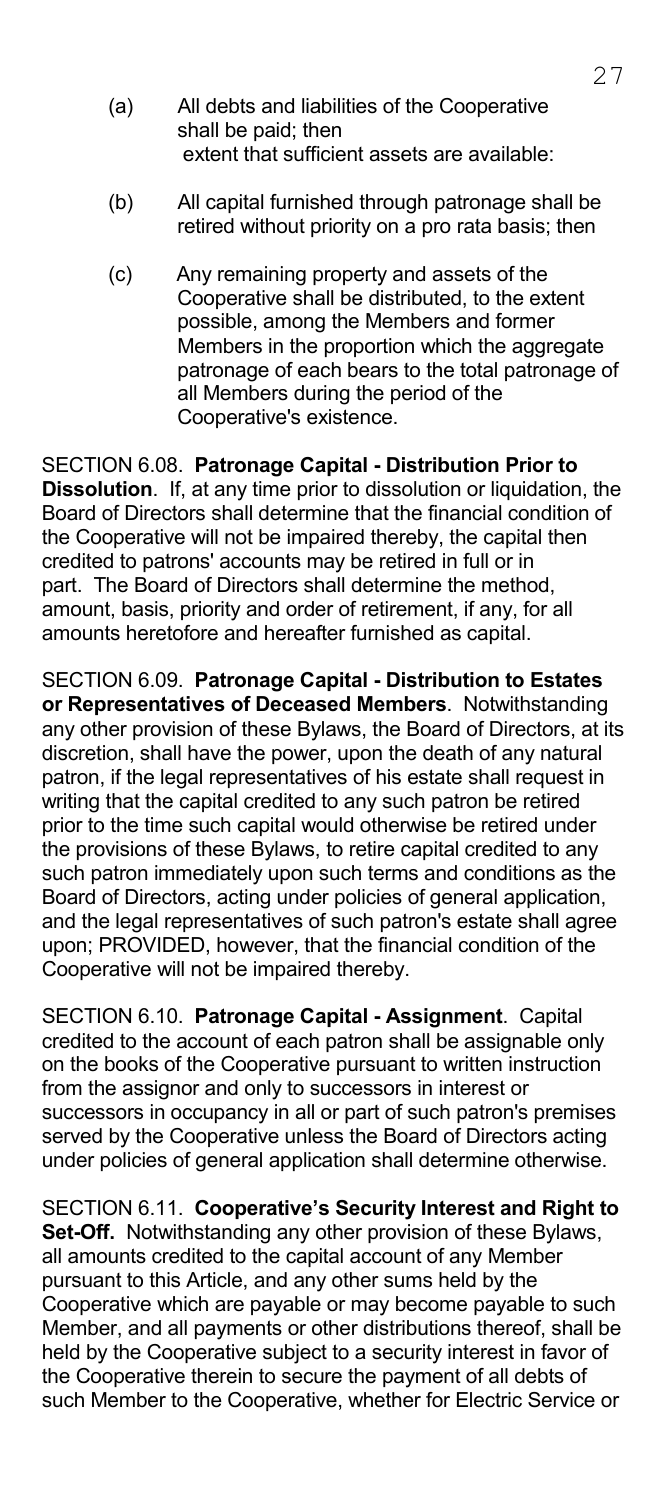otherwise, and may be set off against such debts at the time such debts or distributions would become payable to such Member by the Cooperative.

### SECTION 6.12. **Patronage Capital Contract with**

**Member.** The patrons of the Cooperative, by dealing with the Cooperative, acknowledge that the terms and provisions of the Articles of Incorporation and Bylaws shall constitute and be a contract between the Cooperative and each patron, and both the Cooperative and the patrons are bound by such contract as fully as though each patron had individually signed a separate instrument containing such terms and provisions.

- (a) Non-Member Patrons and Non-Member former Patrons shall have none of the rights granted by the Governing Documents to Members, other than the rights to:
	- (1) Be allocated and paid by credit to a Capital account Capital Credits and Affiliated Capital Credits; and
	- (2) Receive retired and refunded Capital Credits and Affiliated Capital Credits; and
- (b) Non-Member Non-Patrons shall have none of the rights granted by the Governing Documents to Members.

### **ARTICLE VII – OPERATIONS AND MISCELLANEOUS**

SECTION 7.01. **Bonds of Officers and Employees.** The Board of Directors may require the Treasurer, and any other officer of the Cooperative charged with the responsibility for the custody of any of its property, to be bonded in such sum and with such surety as the Board of Directors shall determine. The Board of Directors may, at its discretion, require any other officers, agents or employees of the Cooperative to be bonded in such amount and with such surety as the Board shall determine. All premiums and expenses associated with the acquisition and maintenance of the bonds for such officers, agents or employees shall be paid by the Cooperative.

SECTION 7.02. **Reports**. The Cooperative shall, within four (4) months of the close of the fiscal year, prepare reports covering the business of the Cooperative for the previous fiscal year and showing the condition of the Cooperative at the close of such fiscal year. Such report shall be provided to any Member requesting it.

SECTION 7.03. **Fiscal Year**. The fiscal year of the Cooperative shall be as determined by the Board of Directors.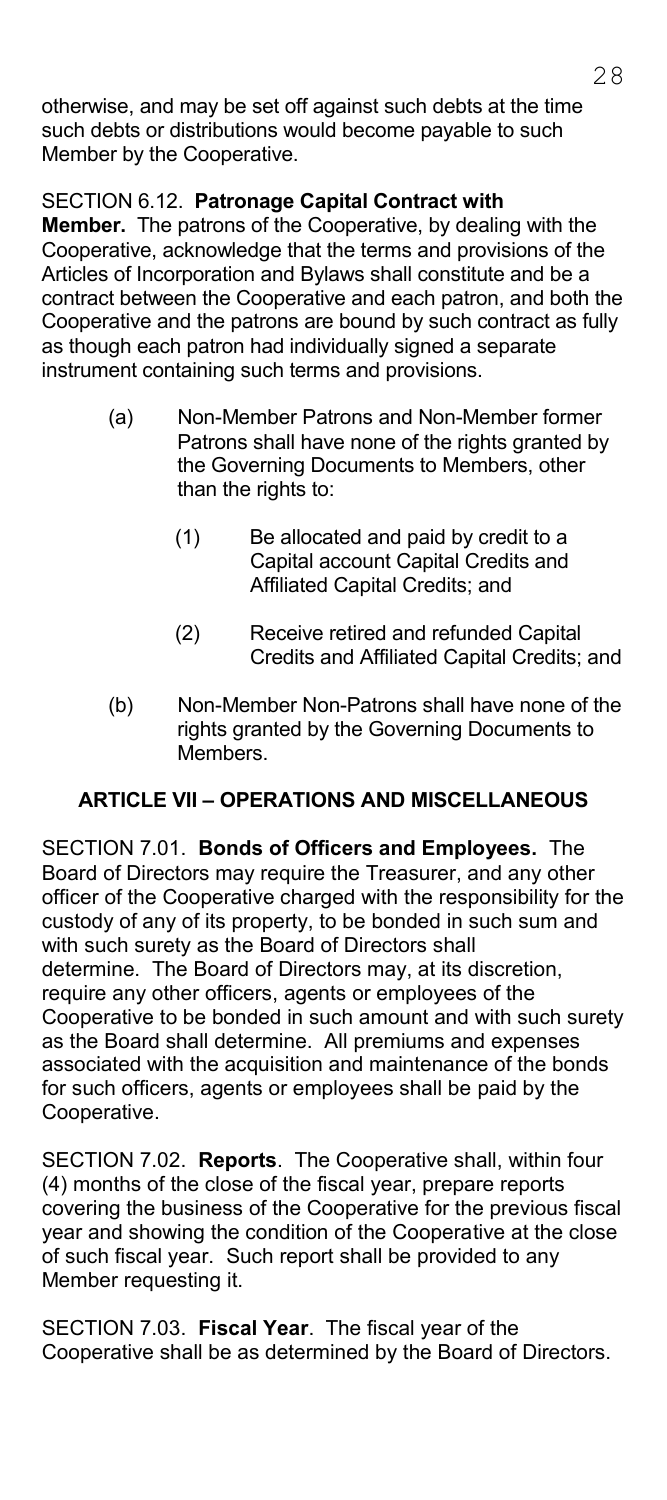#### SECTION 7.04. **Authority for Execution of**

**Instruments.** Except as otherwise provided by these Bylaws or by law, the Board of Directors, may authorize any officer or officers, agent or agents to enter into any contract or execute and deliver any instrument in the name of and on behalf of the Cooperative, and such authority may be general or confined to specific instances. Unless so authorized, no officer, agent or employee shall have any power or authority to bind the Cooperative by any contract or engagement, to pledge its credit, to render it liable for any sum of money or for any other purpose.

SECTION 7.05. **Checks, Drafts, Etc.** All checks, drafts or other order for the payment of money and all notes or other evidences of indebtednesses issued in the name of the Cooperative shall be signed by such officer or officers, agent or agents, or employee or employees of the Cooperative and in such manner as shall from time to time be determined by resolutions of the Board of Directors.

SECTION 7.06. **Bank Accounts and Deposits**. All funds and investments of the Cooperative shall be deposited or invested from time to time to the credit or name of the Cooperative in such banks, trust companies or other depositories or securities as the Board of Directors may select or as may be selected by any officer or officers, agent or agents of the Cooperative to whom such power may be delegated from time to time by the Board.

SECTION 7.07. **Membership in Other Organizations**. The Cooperative shall not become a member of or purchase stock in any other organization without an affirmative vote of the directors.

SECTION 7.08. **Books, Records, Accounting Systems and Reports**. The Cooperative shall keep and maintain at its principal place of business adequate and correct accounts of the properties and business transactions, including accounts of its assets, liabilities, receipts, disbursements, gains, losses and margins in capital.

SECTION 7.09. **Obligations of Cooperative for Service**. The Cooperative will use Prudent Utility Practices to furnish adequate and dependable Electric Service. HOWEVER, THE COOPERATIVE CANNOT, AND THEREFORE DOES NOT, REPRESENT, WARRANT OR GUARANTEE A CONTINUOUS AND UNINTERRUPTED SUPPLY OF ELECTRICITY.

SECTION 7.10. **Circulation of Newsletter**. For the purpose of disseminating information devoted to the science of agriculture, to agricultural cooperation and to productive means of exploiting electric energy, the Board of Directors shall be authorized to periodically circulate a newsletter to the Members. The annual subscription therefore shall be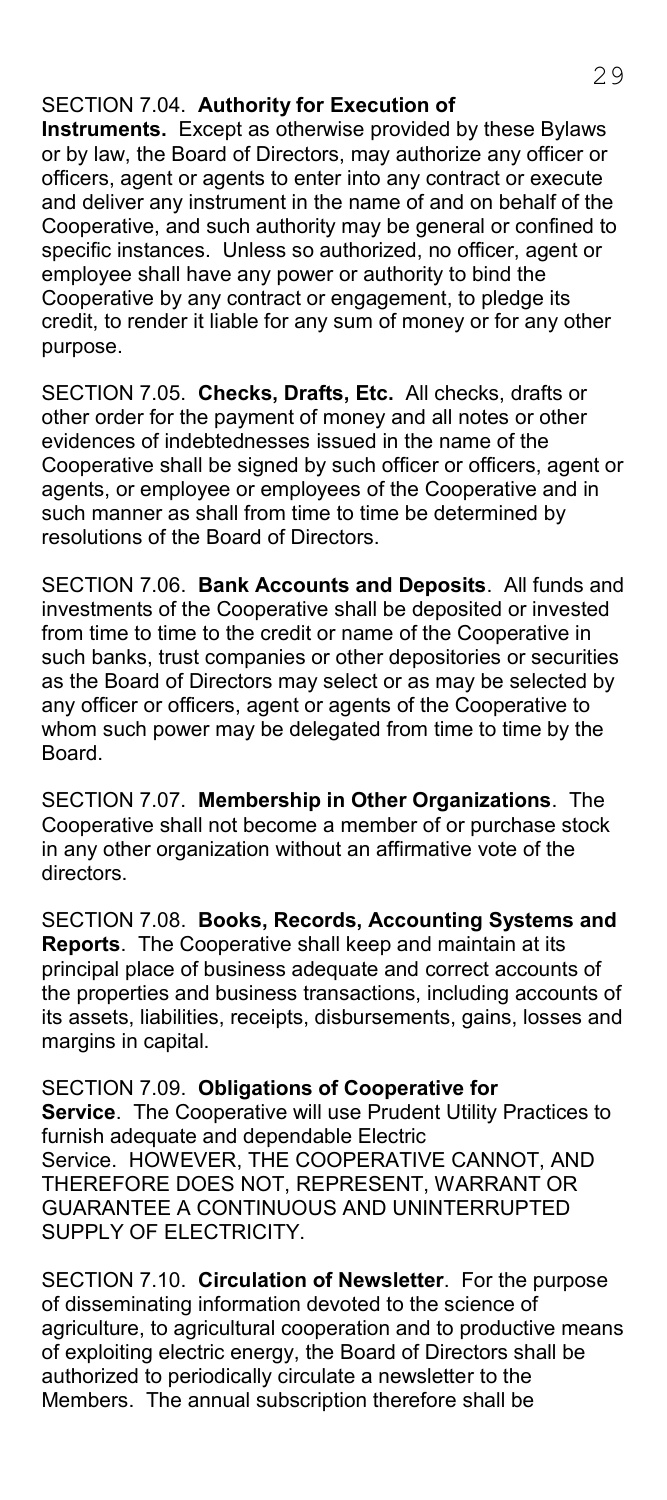deducted from any funds accruing in favor of such Members, so as to reduce such funds in the same manner as with any other expense of the Cooperative. Six dollars per year per member will be allocated to providing said member Georgia Magazine.

SECTION 7.11. **Notice.** In these Bylaws:

- (a) **Notice Type**. Unless otherwise provided in these Bylaws, notice may be:
	- (1) oral or written; and
	- (2) communicated:
		- (i) in person;
		- (ii) by telephone, telegraph, teletype, facsimile, electronic communication or other form of wire or wireless communication;
		- (iii) by mail or private carrier; or
		- (iv) if the above-listed forms of communicating notice are impractical, then by newspaper of general circulation in the area where published, or radio, television, or other form of public broadcast communication.

If addressed or delivered to an address shown in the Cooperative records, then a written notice or report delivered as part of a newsletter, magazine, or other publication regularly sent to Members constitutes a written notice or report to all Members:

- (1) residing at the address; or
- (2) having the same address shown in the Cooperative records.
- (b) **Notice Effective Date**. If communicated in a comprehensible manner, then unless otherwise provided in these Bylaws:
	- (1) oral notice is effective when made or sent in person, by telephone, telegraph, teletype, facsimile, electronic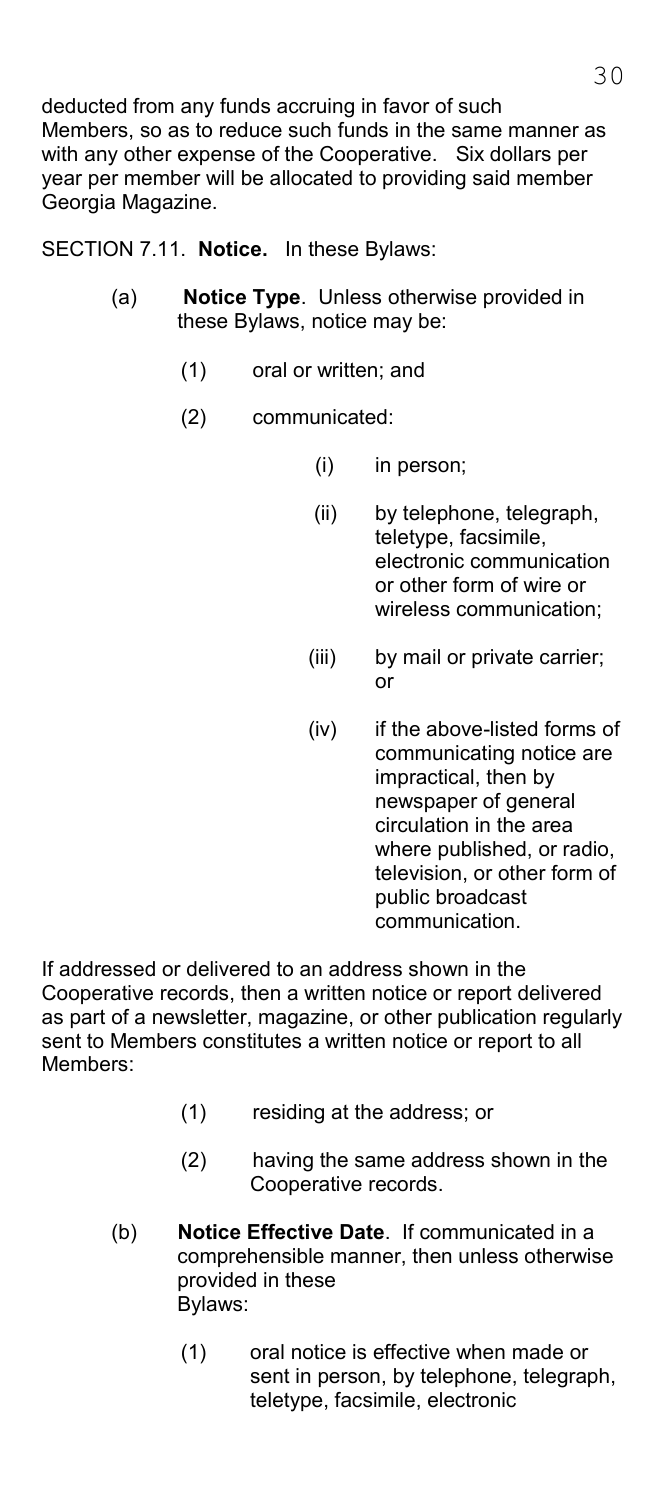communication or other form of wire or wireless communication

- (2) written notice is effective upon the earliest of:
	- (i) when received;
	- (ii) when left in a conspicuous place on Member's premises;
	- (iii) with the postmark evidencing deposit in the United States Mail, if correctly addressed and:
		- (A) mailed with first class postage affixed, then three (3) days after deposit in the United States Mail; or
		- (B) mailed with other than first class, registered, or certified postage affixed, then ten (10) days after deposit in the United States Mail; or
- (3) If sent by registered or certified mail, return receipt requested, and if the return receipt is signed by, or on behalf of, the addressee, then on the date indicated on the return receipt.

Written notice is correctly addressed to a Member if addressed to the Member's address shown in the Cooperative records.

SECTION 7.12. **Governing Law.** These Bylaws must be governed by and interpreted under the laws of the State of Georgia.

SECTION 7.13. **Titles and Headings.** All titles and headings of Bylaw articles, sections and sub-sections are for convenience and reference only and do not affect the interpretation of any Bylaw article, section or sub-section.

SECTION 7.14. **Partial Invalidity.** When reasonably possible, every Bylaw article, section, sub-section, paragraph, sentence, clause or provision (collectively "Bylaw Provision") must be interpreted in a manner by which the Bylaw Provision is valid. The invalidation of any Bylaw Provision by any Entity possessing proper jurisdiction and authority, which does not alter the fundamental rights, duties, and relationship between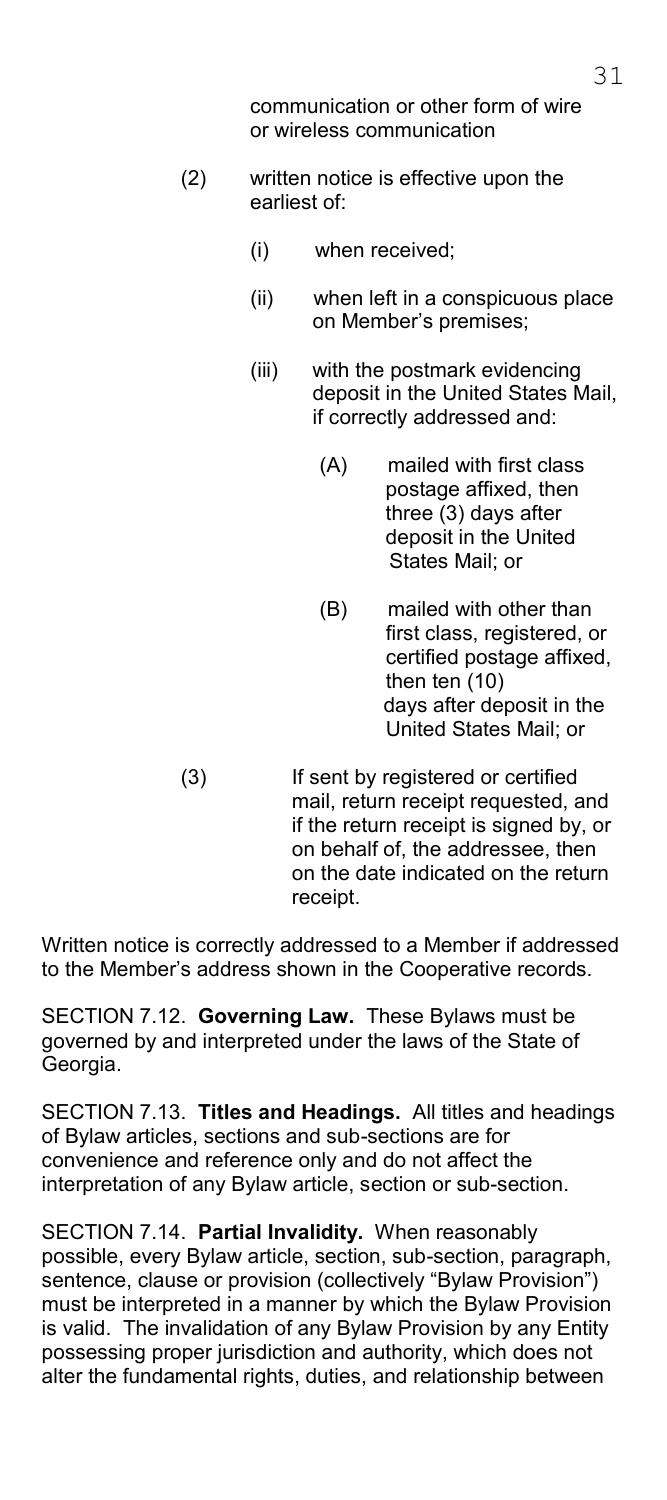the Cooperative and Members, does not invalidate the remaining Bylaw Provisions.

SECTION 7.15. **Cumulative Remedies.** The rights and remedies provided in these Bylaws are cumulative. The Cooperative or any Member asserting any right or remedy provided in these Bylaws does not preclude the Cooperative or Member from asserting other rights or remedies provided in these Bylaws.

SECTION 7.16. **Entire Agreement.** Between the Cooperative and any Member, the Membership Documents:

- (a) Constitute the entire agreement; and
- (b) Supersede and replace any prior or contemporaneous oral or written communication or representation.

SECTION 7.17. **Successors and Assigns.** To the extent allowed by law:

- (a) The duties, obligations and liabilities imposed upon the Cooperative or any Member by these Bylaws are binding upon the successors and assigns of the Cooperative or Member; and
- (b) The rights granted to the Cooperative by these Bylaws inure to the benefit of the Cooperative's successors and assigns.

The binding nature of the duties, obligations and liabilities imposed by these Bylaws upon the successors and assigns of the Cooperative and any Member does not relieve the Cooperative or Member of the duties, obligations and liabilities imposed by these Bylaws upon the Cooperative or Member.

# **ARTICLE VIII – INDEMNIFICATION AND INSURANCE**

SECTION 8.01. **Indemnification**. The Cooperative shall indemnify each person who is or was a director, officer, employee or agent of the Cooperative (including the heirs, executors, administrators or estate of such person) or is or was serving at the request of the Cooperative as a director, officer, employee or agent of another corporation, partnership, joint venture, trust or other enterprise to the full extent permitted under §§ 46-3-306(b) and (c) of the Georgia Electric Membership Corporation Act or any successor provisions of the laws of the State of Georgia. If any such indemnification is requested pursuant to §§ 46-3-306(b) or (c) of said Act or laws, the Board of Directors shall cause a determination to be made (unless a court has ordered the indemnification) in one of the manners prescribed in § 46-3-306(e) of said Act or laws as to whether indemnification of the party requesting indemnification is proper in the circumstances because he has met the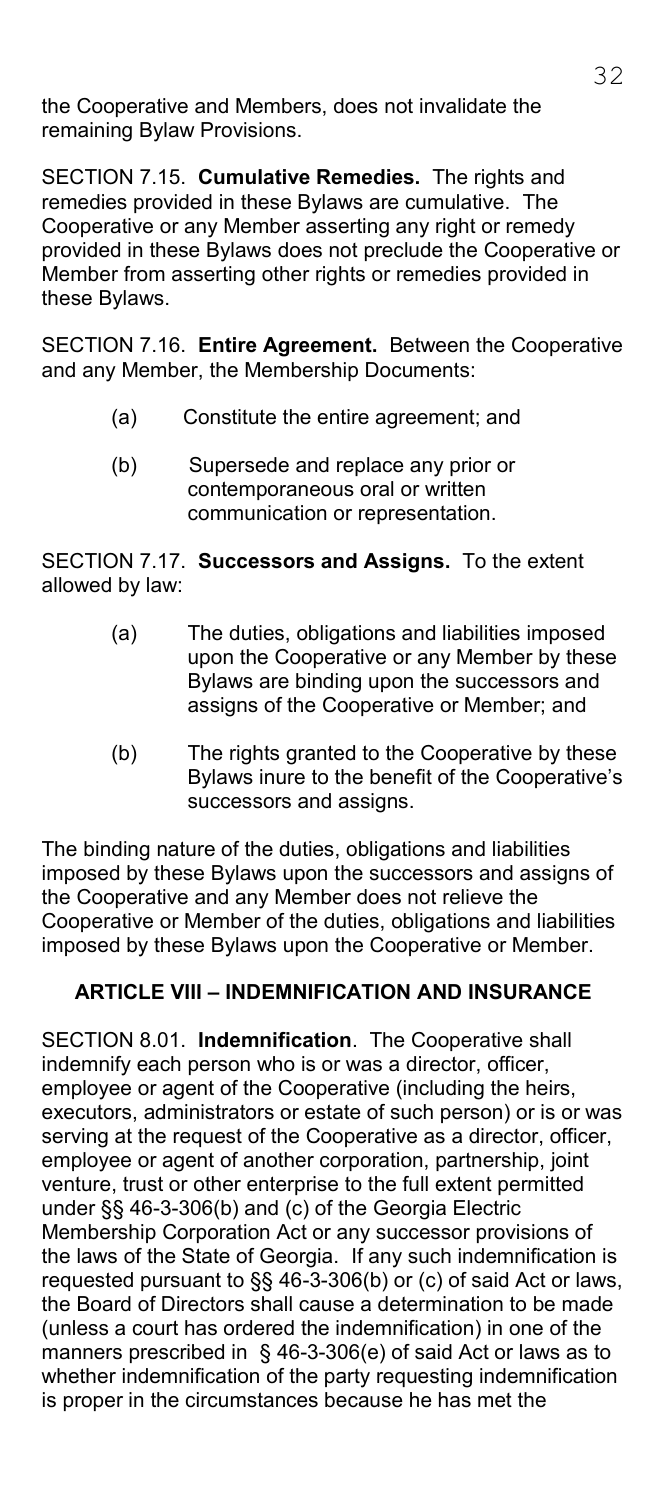applicable standard of conduct set forth in §§ 46-3-306(b) or (c) of said Act or laws. Upon any such determination that such indemnification is proper, the Cooperative shall make indemnification payments of liability, cost, payment or expense asserted against him or paid or incurred by him in his capacity as such a director, officer, employee or agent to the maximum extent permitted by said sections of said Act or laws. The indemnification obligation of the Cooperative set forth herein shall not be deemed exclusive of any other rights, in respect of indemnification or otherwise, to which any party may be entitled under any other Bylaw provision or resolution approved pursuant to §46-3-306(e) of said Act or laws.

SECTION 8.02. **Insurance**. The Cooperative may purchase and maintain insurance at its expense to protect itself and any director, officer, employee or agent of the Cooperative (including the heirs, executors, administrators or estate of any such person) against any liability, cost, payment or expense described in Section 8.01 of this Article VIII, whether or not the Cooperative would have the power to indemnify such person against such liability.

### **ARTICLE IX – PROPERTY**

SECTION 9.01. **Disposition**. The Cooperative may not sell any of its property other than:

| (a) | property which, in the judgment of the Board<br>of Directors, neither is nor will be necessary or |
|-----|---------------------------------------------------------------------------------------------------|
|     | useful in operating and maintaining the                                                           |
|     | Cooperative's system and facilities:                                                              |

- (b) services of all kinds, including Electric Service; and
- (c) personal property acquired for resale.

#### SECTION 9.02. **Disposition of Property**.

- (a) The Cooperative may not sell, mortgage, lease or otherwise encumber all or any substantial portion of its properties except as provided in O.C.G.A. § 46-3-401, as amended, or as may be amended.
- (b) Notwithstanding the foregoing subsection (a) or any other provisions of these Bylaws, no sale, lease or lease-sale of all or a substantial portion of the Cooperative's assets (other than merchandise and property which, in the judgment of the Board of Directors, are not necessary or useful in operating the Cooperative) to any other entity shall be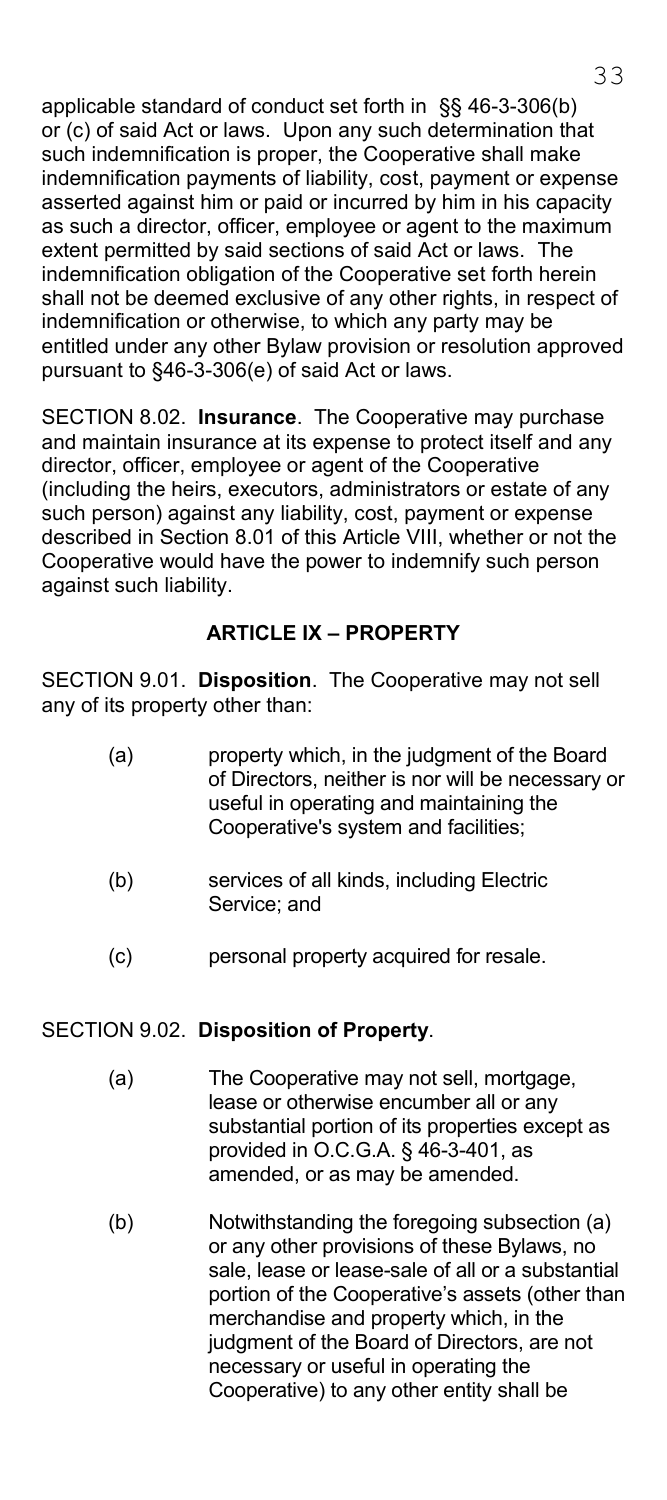authorized except in conformity with the following:

 (1) If the Board of Directors looks with favor upon any proposal for such sale, lease or lease-sale, it shall first cause three (3) independent appraisers, expert in such matters, to render their individual opinions as to the value of the Cooperative with respect to such a sale, lease or lease-sale and as to any other terms and conditions which should be considered. The three (3) such appraisers shall be designated by a Superior Court Resident Judge for the Judicial Circuit encompassing the Cooperative's main office if one, if not, the Senior Judge thereof.

 (2) If the Board of Directors, after receiving such appraisals (and other terms and conditions which are recommended, if any), determines that the proposal should be submitted for consideration by the Members, it shall first give every Georgia electric membership corporation nearby or adjacent to the Cooperative (which has not made such an offer for such sale, lease or lease-sale) an opportunity to submit competing proposals. Such opportunity shall be in the form of a written notice to such electric membership corporations, which notice shall attach a copy of the proposal that the Cooperative has already received and a copy of the reports of the three (3) appraisers. Such electric membership corporations shall be given not less than thirty (30) days during which to submit competing proposals, and the actual minimum period within which proposals are to be submitted shall be stated in the written notice given to them.

 (3) If the Board then determines that favorable consideration should be given to the initial proposal or any subsequent proposal which has been submitted to it, it shall so notify the Members, expressing in detail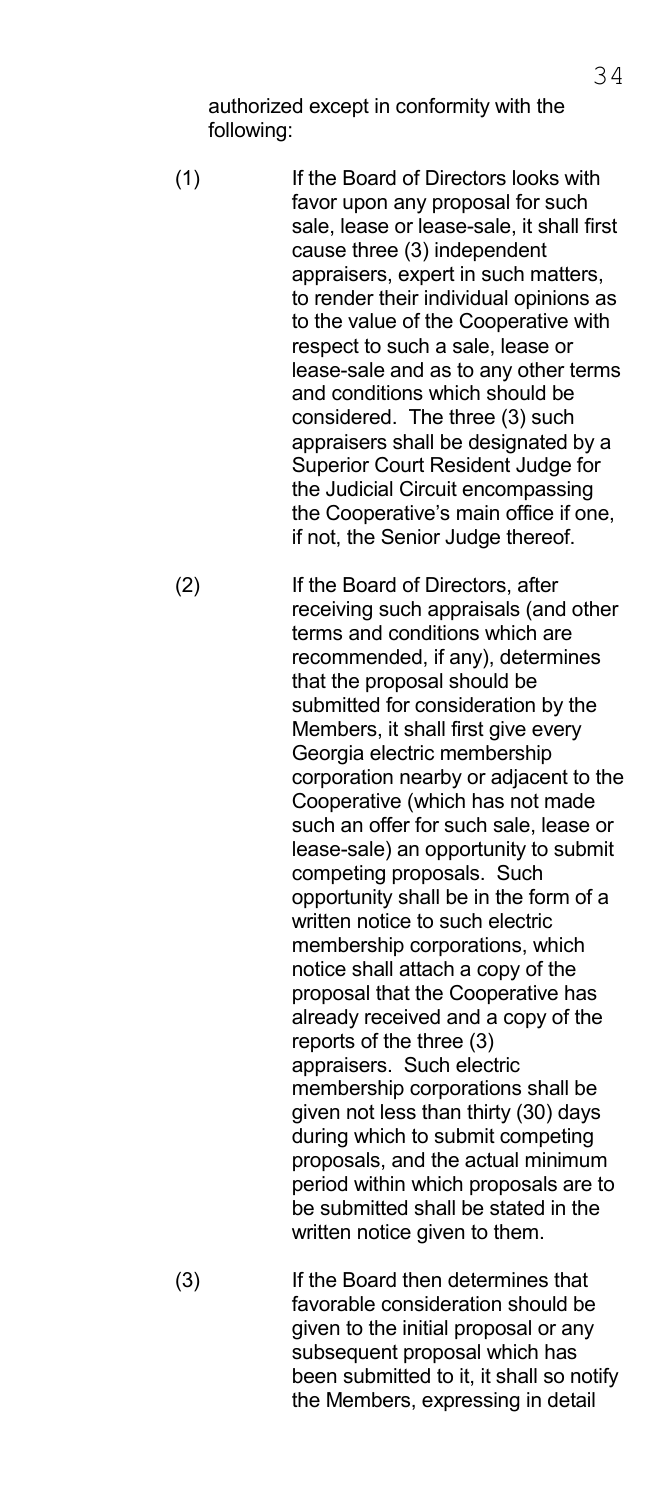each of any such proposals and shall call a Special Meeting of the Members for consideration thereof, which meeting shall not be held sooner than ninety (90) days after the giving of such notice to the Members; PROVIDED, consideration thereof by the Members may be given at the next Annual Meeting if the Board so determines and if such Annual Meeting is not held sooner than ninety (90) days after the giving of such notice.

 (4) Any fifty (50) or more Members, by so petitioning the Board not less than thirty (30) days before the date of such Special or Annual Meeting, may cause the Cooperative, with the cost to be borne by the Cooperative, to mail to all Members any opposing or alternative positions which they may have to the recommendation that the Board has made.

The provisions of this subsection (b) shall not apply to a sale or lease-sale to one or more other electric membership corporations if the actual legal or substantive effect thereof is to merge or consolidate with such other one or more electric membership corporations.

SECTION 9.03. **Security Interest**. The Board of Directors, without any authorization by the Members, shall have the authority to borrow money from, without limitation, the United States of America or any agency or instrumentality thereof or any national financing institution organized on a cooperative plan for the purpose of financing its Members' programs, projects and undertakings in which the Cooperative is a member or from any other entity whatsoever and in connection with such borrowing from either one or more of such lenders, to authorize the making and issuance of bonds, notes or other evidence of indebtedness and to secure the payment thereof, to authorize the execution and delivery of a mortgage or mortgages, or deed or deeds of trust, security deeds, financing statements and security instruments upon the pledging or encumbrancing of any or all of the property, assets, rights, privileges, licenses, franchises and permits of the Cooperative whether acquired or to be acquired and wherever situated, all upon such terms and conditions as the Board of Directors of this Cooperative shall determine.

**ARTICLE X – SEAL**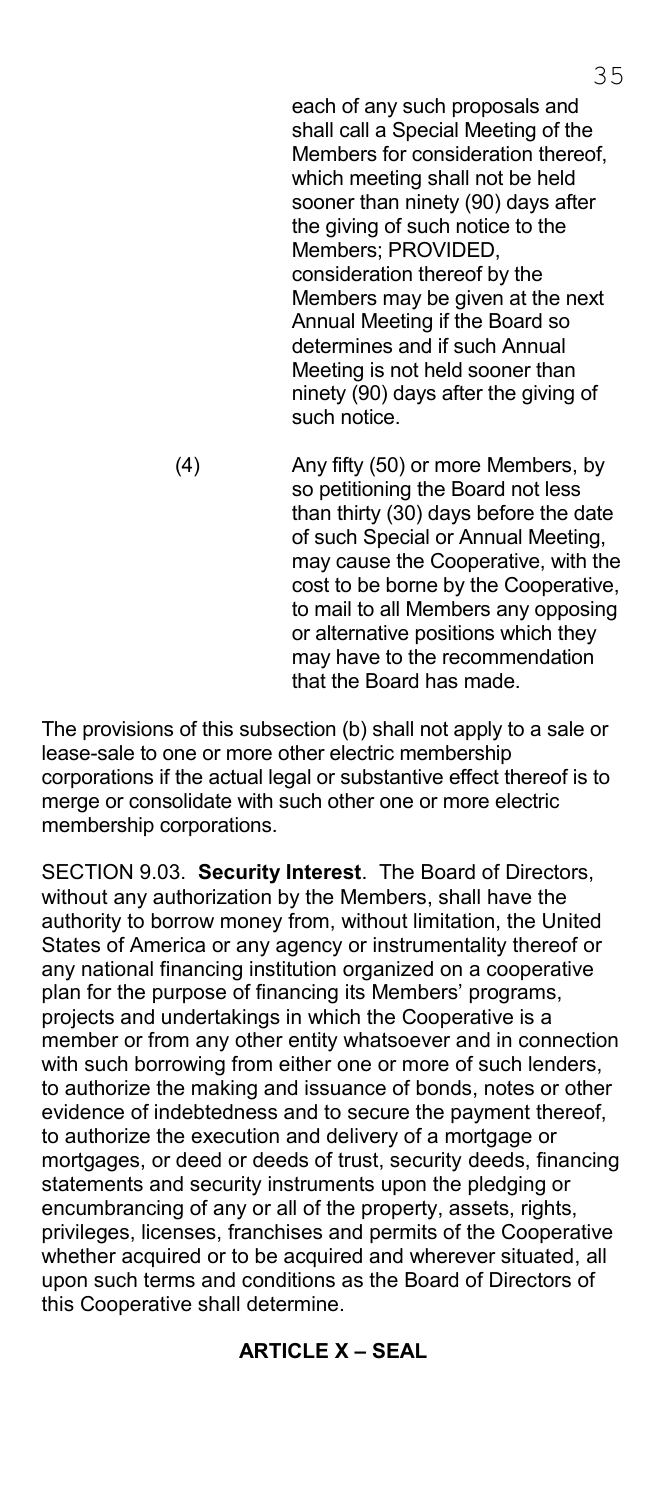The seal of the Cooperative shall be in such form as the Board of Directors may from time to time determine. In the event it is inconvenient to affix such a seal at any time, the words "Corporate Seal" or the word "Seal" accompanying the signature of an officer for and on behalf of the Cooperative shall be the seal of the Cooperative.

# **ARTICLE XI – BYLAW AMENDMENTS**

Except for Bylaw amendments directly relating to the election of directors, these Bylaws may be amended by either the affirmative vote of a majority of the directors serving at the time of the directors' adoption of the amendment or a majority of the Members present and voting at a Member

meeting. Amendments directly relating to the election of the Board of Directors may be adopted only by a majority vote of the Members present and voting at a Member meeting.

- (a) **Sponsorship of Bylaw Amendments**. The Board of Directors may sponsor or propose bylaw amendments. Unless waived by the Board of Directors, a Bylaw amendment sponsored or proposed by Members must be:
	- (1) sponsored and accompanied by a dated petition containing the printed names, addresses and original dated signatures for at least one hundred fifty (150) Members entitled to vote on the Bylaw amendment;
	- (2) delivered to and received by the Cooperative's Secretary at least one hundred twenty (120) business days prior to the Member meeting at which the Members will consider the proposed Bylaw Amendment;
	- (3) reviewed by the Board and determined by the Board to be in proper form, lawful, coherent and consistent with other provisions of the Bylaws and not altered or modified after delivery to the Cooperative.
- (b) **Notice of Bylaw Amendments.** Notice of any Member or Board meeting at which a proposed bylaw amendment will be considered must:
	- (1) state that one of the purposes of the Board or Member meeting, as the case may be, is to consider the proposed bylaw amendment; and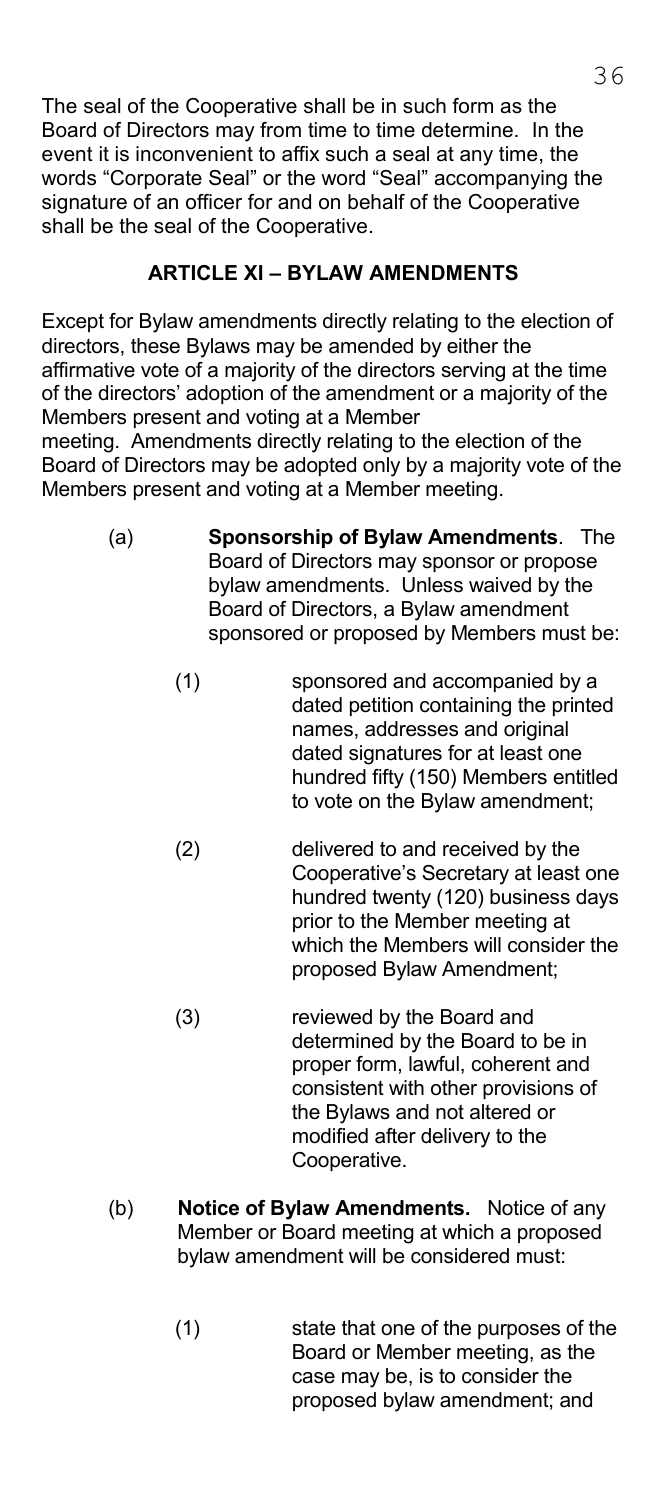(2) contain or be accompanied by a copy or summary of the proposed bylaw amendment.

A proposed Bylaw amendment may not be further amended at a Board or Member meeting unless the amendment offered at the meeting is germane to the proposed Bylaw amendment as described in the notice for the meeting.

> (c) **Effective Date.** Unless otherwise clearly stated in the resolution adopting the Bylaw amendment, approved Bylaw amendments shall become effective immediately after approval.

## **ARTICLE XII DEFINITIONS**

Defined terms as indicated in the introduction to these Bylaws, are as follows:

- 1. "Annual Meeting" shall mean the meeting of the Members held each year as set forth in Section 2.01 of Article II.
- 2. "Applicant" shall mean any eligible person seeking to become a member of the Cooperative as set forth in Section 1.02 of Article I.
- 3. "Board of Directors" or "Board" shall mean the eleven directors elected by the Members to manage the Cooperative.
- 4. "Bylaw Provision" shall mean every Bylaw article, section, sub-section, paragraph, sentence, clause or provision.
- 5. "Close Relative" shall mean a person who, by blood or by marriage (i.e., in-laws), including half, foster, step and adoptive kin, is either a spouse, child, grandchild, parent, grandparent, aunt, uncle, nephew, niece or first cousin of the principal.
- 6. "Cooperative" shall mean Southern Rivers Energy.
- 7. "Credentials and Elections Committee" shall mean the individuals appointed by the Board of Directors whose duties and authorities are as set forth in Section 2.12 of Article II.
- 8. "Director Removal Petition" shall have the meaning as set forth in Section 3.07(a) of Article III.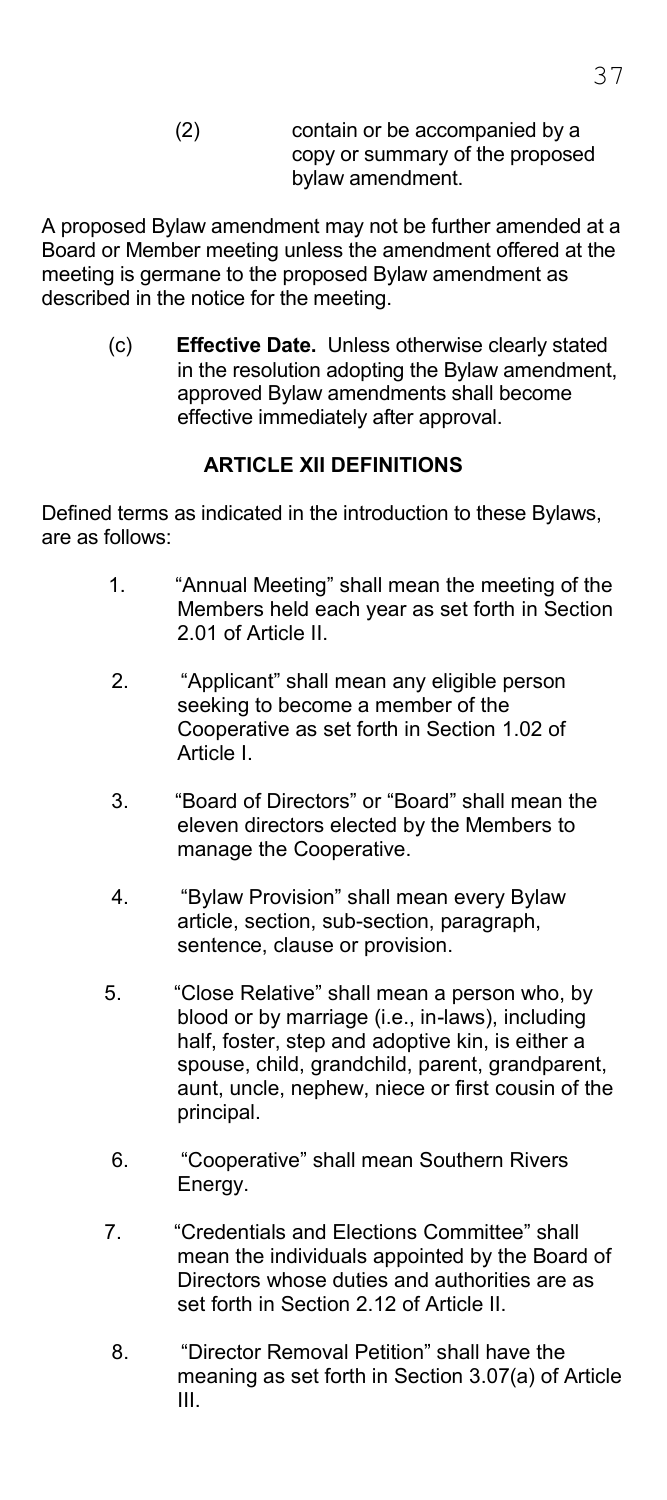- 9. "Electric Service" shall have the meaning as set forth in Section 1.01 of Article I.
- 10. "Entity" shall have the meaning as set forth in Section 1.01 of Article I.
- 11. "Entity Representative" shall have the meaning as set forth in Section 2.07 of Article II.
- 12. "Joint Membership" shall have the meaning as set forth in Section 1.04 of Article I.
- 13. "Member" shall mean an individual or a legally married couple holding a joint membership who receive Electric Service from the Cooperative as more fully set forth in Article I.
- 14. "Member Meeting" shall mean, collectively, the Annual Meeting or Special Member Meeting as set forth in Sections 2.01 and 2.02 of Article II.
- 15. "Member Meeting Registrar" shall mean one or more persons designated by the Board of Directors to register Members at a Member Meeting and as set forth in Section 2.09 of Article II.
	- 16. "Member Proxy" shall have the meaning as set forth in Section 2.08 of Article II.
- 17. "Membership Documents" shall mean the documents as set forth in Section 1.02(a)(1) of Article I.
- 18. "Membership Procedures and Requirements" shall have the meaning as set forth in Section 1.02 of Article I.
- 19. "Nominating Committee" shall mean the committee on nominations appointed by the Board of Directors as set forth in Section 3.04(a) of Article III.
- 20. "Nominating Petition" shall have the meaning as set forth in Section 3.04(b) of Article III.
- 21. "Person" shall have the meaning as set forth in Section 1.01 of Article I.
- 22. "Protestors" shall have the meaning as set forth in Section 2.15(d) of Article II.
- 23. "Prudent Utility Practices" shall mean, at a particular time, any of the practices, methods